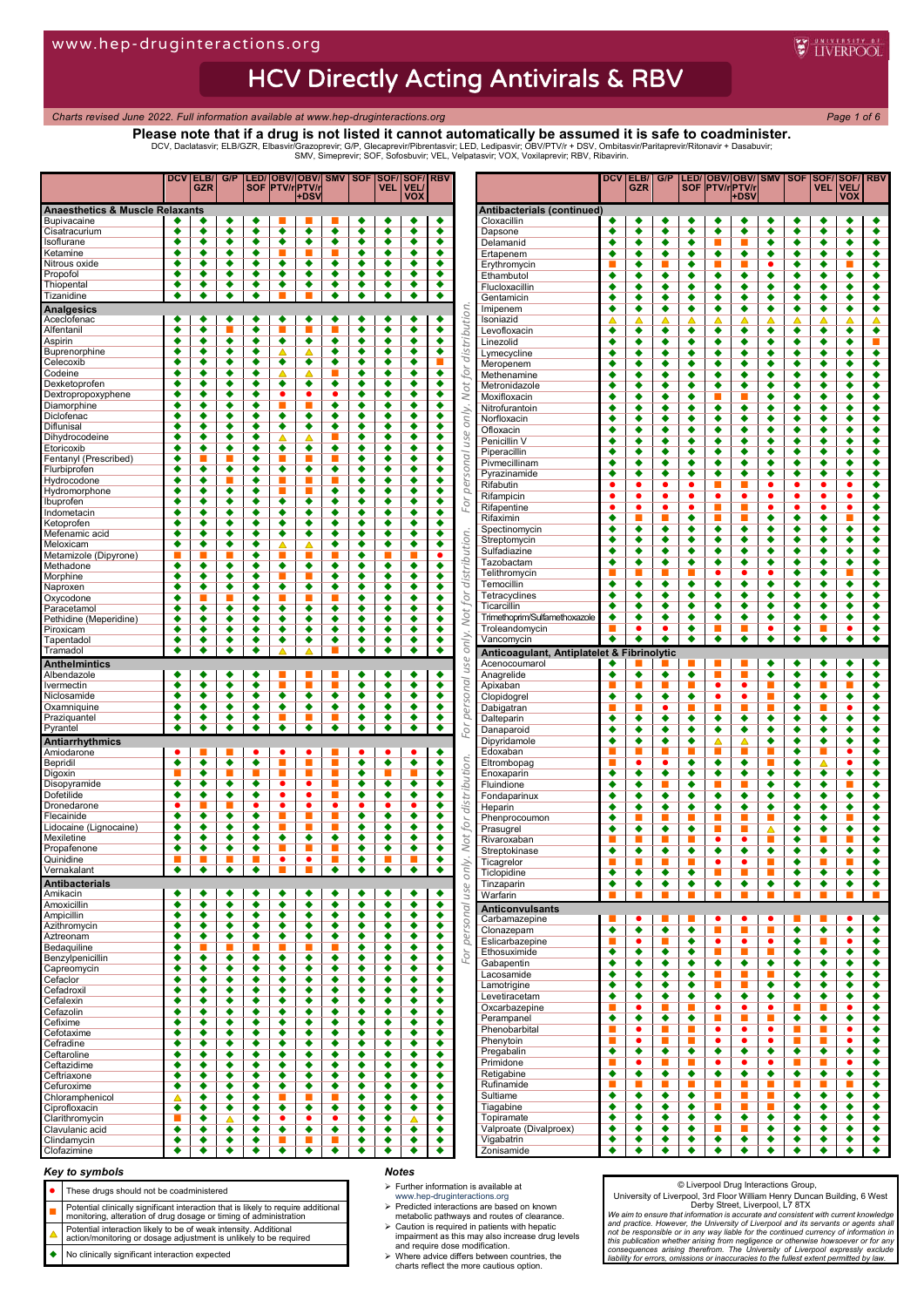## HCV Directly Acting Antivirals & RBV

*Charts revised June 2022. Full information available at www.hep-druginteractions.org Page 2 of 6*

### **Please note that if a drug is not listed it cannot automatically be assumed it is safe to coadminister.** DCV, Daclatasvir; ELB/GZR, Elbasvir/Grazoprevir; G/P, Glecaprevir/Pibrentasvir; LED, Ledipasvir; OBV/PTV/r + DSV, Ombitasvir/Paritaprevir/Ritonavir + Dasabuvir;<br>SMV, Simeprevir; SOF, Sofosbuvir; VEL, Velpatasvir; VOX, Vox

|                                       | DCV              | ELB/<br>GZR | G/P    | <b>SOF</b> | <b>PTV/rPTV/</b>            | LED/ OBV/ OBV/ SMV SOF |        |        | VEL.   | SOF/SOF/<br><b>VEL</b> | <b>RBV</b>           |               |                                    | DCV    | ELB/<br>GZR | G/P            | <b>SOF</b>     | <b>PTV/rPTV/r</b>                                                                                                                                                                                                                 | LED/ OBV/ OBV/ SMV   SOF |                |        | VEL.   | SOF/SOF/RBV<br>VEL. |                           |
|---------------------------------------|------------------|-------------|--------|------------|-----------------------------|------------------------|--------|--------|--------|------------------------|----------------------|---------------|------------------------------------|--------|-------------|----------------|----------------|-----------------------------------------------------------------------------------------------------------------------------------------------------------------------------------------------------------------------------------|--------------------------|----------------|--------|--------|---------------------|---------------------------|
|                                       |                  |             |        |            |                             | <b>DS</b>              |        |        |        | vox                    |                      |               |                                    |        |             |                |                |                                                                                                                                                                                                                                   | ⊦DSV                     |                |        |        | vox                 |                           |
| <b>Antidepressants</b><br>Agomelatine | ٠                | ٠           | ٠      | ٠          |                             | ٠                      | ٠      | ٠      | ٠      | ٠                      | ٠                    |               | <b>Antihistamines</b>              |        |             |                |                |                                                                                                                                                                                                                                   |                          |                |        |        |                     |                           |
| Amitriptyline                         | ٠                | ٠           | ٠      | ٠          | ٠                           | ٠                      | ٠      | ٠      | ٠      | ٠                      | ٠                    |               | Astemizole<br><b>Bilastine</b>     | ٠      | ٠           |                | ٠<br>■         | т                                                                                                                                                                                                                                 | ٠<br>٠                   |                | ٠<br>٠ |        | ٠                   | ٠<br>٠                    |
| Bupropion                             | ٠                | ٠           | ٠      | ٠          | Δ                           | Δ                      | ۰      | ٠      | ٠      | ٠                      | ٠                    |               | Cetirizine                         | ▵      | ٠           | ٠              | ٠              | ٠                                                                                                                                                                                                                                 | ٠                        | ٠              | ٠      | ٠      | ٠                   | ٠                         |
| Citalopram                            | ٠                | ٠           | ٠      | ٠          | ٠                           | ٠                      | ٠      | ٠      | ٠      | ٠                      | ٠                    |               | Chlorphenamine                     | ٠      | ٠           | ٠              | ٠              |                                                                                                                                                                                                                                   | Δ                        | ٠              | ٠      | ٠      | ٠                   | ٠                         |
| Clomipramine                          | ٠                | ٠           | ٠      | ٠          | п                           |                        | ۰      | ٠      | ٠      | ٠                      | ٠                    |               | Desloratadine                      | ٠      | ٠           | ٠              | ٠              | ٠                                                                                                                                                                                                                                 | ۰                        | ٠              | ٠      | ٠      | ٠                   | ٠                         |
| Desipramine                           | ٠                | ٠           | ٠      | ٠          | ٠                           | ٠                      | e      | ٠      | ٠      | ٠                      | ٠                    |               | Diphenhydramine                    | ٠      | ٠           | ٠              | ٠              | ٠                                                                                                                                                                                                                                 | ٠                        | ٠              | ٠      | ٠      | ٠                   | ٠                         |
| Desvenlafaxine                        | ð                | ٠           | ٠      | ٠          | Δ                           | △                      |        | ٠      | ٠      | ٠                      | ٠                    |               | Doxylamine<br>Ebastine             | ٠<br>٠ | ٠<br>н      | ٠              | ٠<br>٠         | ٠<br>e en la posta                                                                                                                                                                                                                | ٠                        | ٠<br>■         | ٠<br>٠ | ٠<br>٠ | ٠<br>٠              | ٠<br>٠                    |
| Dosulepin<br>Doxepin                  | ٠<br>٠           | ٠<br>٠      | ٠<br>٠ | ٠<br>٠     | г<br>٠                      | ٠                      | ٠      | ٠<br>٠ | ٠<br>٠ | ٠<br>٠                 | ٠<br>٠               | distribution. | Fexofenadine                       |        | ٠           | △              | ٠              | e de la provincia de la construcción de la construcción de la construcción de la construcción de la construcció<br>La construcción de la construcción de la construcción de la construcción de la construcción de la construcción |                          | ш              | ٠      | ٠      | ◬                   | ٠                         |
| Duloxetine                            | ٠                | ٠           | ٠      | ٠          | ٠                           | ٠                      | ٠      | ٠      | ٠      | ٠                      | ٠                    |               | Hydroxyzine                        | ٠      | ٠           | ٠              | ٠              | ٠                                                                                                                                                                                                                                 | ٠                        | П              | ٠      | ٠      | ٠                   | ٠                         |
| Escitalopram                          | ٠                | ٠           | ٠      | ٠          | ٠                           | ٠                      | ٥      | ٠      | ٠      | ٠                      | ٠                    |               | Levocetirizine                     | ٠      | ٠           | ٠              | ٠              | ٠                                                                                                                                                                                                                                 | ٠                        | ٠              | ٠      | ٠      | ٠                   | ٠                         |
| Fluoxetine                            | ٠                | ٠           | ٠      | ٠          | ٠                           | ٠                      | ٠      | ٠      | ٠      | ٠                      | ٠                    |               | Loratadine                         | ٠      | ٠           | ٠              | ٠              | Δ                                                                                                                                                                                                                                 | Δ                        | ٠              | ٠      | ٠      | ٠                   | ٠                         |
| Fluvoxamine                           | ٠                | ٠           | ٠      | ٠          | ٠                           | ٠                      | ٥      | ٠      | ٠      | ٠                      | ٠                    |               | Promethazine                       | ٠      | ٠           | ٠              | ٠              | ٠                                                                                                                                                                                                                                 | ٠                        | ٠              | ٠      | ٠      | ٠                   | ٠                         |
| Imipramine                            | ٠                | ٠           | ٠      | ٠          | г                           |                        |        | ٠      | ٠      | ٠                      | ٠                    | for           | Terfenadine                        | ٠      | ٠           |                | ٠              | ٠                                                                                                                                                                                                                                 | ٠                        | ٠              | ٠      | ٠      | ٠                   | $\overline{\bullet}$      |
| Lithium                               | ٠                | ٠           | ٠      | ٠          | ٠                           | ٠                      | ٠      | ٠      | ٠      | ٠                      | ٠                    | Not           | <b>Antimigraine Agents</b>         |        |             |                |                |                                                                                                                                                                                                                                   |                          |                |        |        |                     |                           |
| Maprotiline                           | ە                | ٠           | ٠      | ٠          | ٠                           | ٠                      | ٠      | ٠      | ٠      | ٠                      | ٠                    |               | Almotriptan                        | ٠      | ٠<br>г      | ٠              | ٠<br>п         | ٠<br>$\bullet$                                                                                                                                                                                                                    | ٠<br>٠                   | ٠<br>٠         | ٠      | ٠      | ٠                   | ٠                         |
| Mianserin<br>Milnacipran              | ٠<br>٠           | Δ<br>٠      | Δ<br>٠ | ٠<br>٠     | П<br>٠                      | п<br>٠                 | ٠      | ٠<br>٠ | ٠<br>٠ | ٠<br>٠                 | ٠<br>٠               | only.         | Dihydroergotamine<br>Eletriptan    | ٠<br>٠ | ٠           | ٠              | ٠              | ٠                                                                                                                                                                                                                                 | ٠                        | п              | ٠<br>٠ | ٠<br>٠ | ٠<br>٠              | ٠<br>٠                    |
| Mirtazapine                           | ٠                | ٠           | ٠      | ٠          | г                           | г                      |        | ٠      | ٠      | ٠                      | ٠                    |               | Ergotamine                         | ٠      | ■           |                | ▬              | ٠                                                                                                                                                                                                                                 | ٠                        | ٠              | ٠      | ٠      | ٠                   | ٠                         |
| Moclobemide                           | ▲                | ٠           | ٠      | ٠          | ٠                           | ٠                      | ٠      | ٠      | ٠      | ٠                      | ٠                    | use           | Frovatriptan                       | ٠      | ٠           | ٠              | ٠              | ■                                                                                                                                                                                                                                 | ▬                        | ٠              | ٠      | ٠      | ٠                   | ٠                         |
| Nefazodone                            |                  | ٠           | ٠      | ٠          | п                           | г                      |        | ٠      | ٠      | ٠                      | ٠                    |               | Methylergonovine                   | ٠      | п           |                | ▬              | ٠                                                                                                                                                                                                                                 | $\bullet$                | ٠              | ٠      | ٠      | ٠                   | ٠                         |
| Nortriptyline                         | ٠                | ٠           | ٠      | ٠          | ٠                           | ٠                      | ٠      | ٠      | ٠      | ٠                      | ٠                    |               | Naratriptan                        | ٠      | ٠           | ٠              | ٠              | ٠                                                                                                                                                                                                                                 | ٠                        | ٠              | ٠      | ٠      | ٠                   | ٠                         |
| Paroxetine                            | ٠                | ٠           | ٠      | ٠          | ٠                           | ٠                      | ۰      | ٠      | ٠      | ٠                      | ٠                    | personal      | Pizotifen                          | ٠      | ٠           | ٠              | ٠              | ٠                                                                                                                                                                                                                                 | ٠                        | ٠              | ٠      | ٠      | ٠                   | ٠                         |
| Sertraline                            | ە                | ٠           | ٠      | ٠          | ◭                           | Δ                      | ۰      | ٠      | ٠      | ٠                      | ٠                    |               | Rizatriptan                        | ٠<br>٠ | ٠<br>٠      | ٠<br>٠         | ٠<br>٠         | ٠<br>٠                                                                                                                                                                                                                            | ٠<br>٠                   | ٠<br>٠         | ٠<br>٠ | ٠<br>٠ | ٠<br>٠              | ٠<br>٠                    |
| Tianeptine                            | ٠                | ٠           | ٠      | ٠          | ٠                           | ٠                      | ٠      | ٠      | ٠      | ٠                      | ٠                    | For           | Sumatriptan<br>Zolmitriptan        | ٠      | ٠           | ٠              | ٠              |                                                                                                                                                                                                                                   |                          | ٠              | ٠      | ٠      | ٠                   | ٠                         |
| Trazodone                             | ð<br>٠           | ٠           | ٠      | ٠<br>٠     | п                           |                        |        | ٠      | ٠      | ٠                      | ٠                    |               |                                    |        |             |                |                |                                                                                                                                                                                                                                   |                          |                |        |        |                     |                           |
| Trimipramine<br>Venlafaxine           | ٠                | ٠<br>٠      | ٠<br>٠ | ٠          | ٠<br>$\mathbf{r}$           | ٠<br>п                 | ٠<br>٠ | ٠<br>٠ | ٠<br>٠ | ٠<br>٠                 | ٠<br>٠               |               | Antiprotozoals<br>Amodiaguine      | ٠      | ٠           | ٠              | ٠              | ٠                                                                                                                                                                                                                                 | ٠                        | ٠              | ٠      | ٠      | ٠                   | ٠                         |
| Vortioxetine                          | ٠                | ٠           | ٠      | ٠          | ٠                           | ٠                      | ٠      | ٠      | ٠      | ٠                      | ٠                    | distribution. | Artemether                         | ٠      | ٠           | ٠              | ٠              |                                                                                                                                                                                                                                   |                          |                | ٠      | ٠      | ٠                   | ٠                         |
| <b>Antidiabetics</b>                  |                  |             |        |            |                             |                        |        |        |        |                        |                      |               | Artemisinin                        |        | г           | ٠              | ٠              | e e                                                                                                                                                                                                                               | ▅                        | ш              | ٠      | П      | п                   | ٠                         |
| Acarbose                              | ٠                | ٠           | ٠      | ٠          | ٠                           | ٠                      | ٠      | ٠      | ٠      | ٠                      | ٠                    |               | Artesunate                         | г      | п           | ٠              | ٠              | ■                                                                                                                                                                                                                                 | п                        | п              | ٠      | п      | п                   | ٠                         |
| Albiglutide                           | ٠                | ٠           | ٠      | ٠          | ٠                           | ٠                      | ٠      | ٠      | ٠      | ٠                      | ٠                    |               | Atovaguone                         | ٠      | ٠           | ٠              | ٠              | ■                                                                                                                                                                                                                                 | ▬                        | ٠              | ٠      | ٠      | ٠                   |                           |
| Alogliptin                            | ٠                | ٠           | ٠      | ٠          | ٠                           | ٠                      | ٠      | ٠      | ٠      | ٠                      | ٠                    | for           | Chloroquine                        | ٠      | ٠           | ٠              | ٠              | ٠                                                                                                                                                                                                                                 | ٠                        | ▬              | ٠      | ٠      | ٠                   | ٠                         |
| Canagliflozin                         | ٠                | ٠           | ٠      | ٠          | L.                          |                        | ٠      | ٠      | ٠      | ٠                      | ٠                    | Not           | Dihydroartemisinin                 | ٠      | Г           | ٠              | ٠<br>٠         | ■                                                                                                                                                                                                                                 | п                        | П              | ٠      | ▬      | г                   | ٠<br>٠                    |
| Dapagliflozin                         | ٠                | ٠           | ٠      | ٠          | ٠                           | ٠                      | ٠      | ٠      | ٠      | ٠                      | ٠                    |               | Doxycycline<br>Halofantrine        | ٠      | ٠<br>٠      | ٠<br>٠         | ٠              | ٠<br>٠                                                                                                                                                                                                                            | ٠<br>٠                   | △<br>П         | ٠<br>٠ | ٠<br>٠ | ٠<br>٠              | ٠                         |
| Dulaglutide                           | ٠                | ٠           | ◬      | π          | ٠                           | ٠                      | ٠      | ٠      |        |                        | ٠                    | only.         | Hydroxychloroquine                 | ٠      | ٠           | ٠              | ٠              | ٠                                                                                                                                                                                                                                 | ٠                        | ш              | ٠      | ٠      | ٠                   | ٠                         |
| Empagliflozin                         | ٠                | ٠           | ٠      | ٠          | ٠                           | ٠                      | ٠      | ٠      |        |                        | ٠                    |               | Lumefantrine                       | ٠      | ٠           | ٠              | ٠              | ٠                                                                                                                                                                                                                                 | ٠                        | ■              | ٠      | ٠      | ٠                   | ٠                         |
| Exenatide                             | ٠                | ٠           | Δ      | г          | ٠                           | ٠                      | ٠      | ٠      | п      | п                      | ٠                    | use           | Mefloquine                         |        | ٠           |                | П              | π                                                                                                                                                                                                                                 |                          | П              | ٠      | ٠      |                     | ٠                         |
| Glibenclamide (Glyburide)             | ٠                | ٠           | ▅      | ٠          | П                           |                        |        | ٠      | ٠      | ٠                      | ٠                    |               | Nitazoxanide                       | ٠      | ٠           | ٠              | ٠              | ٠                                                                                                                                                                                                                                 | ٠                        | ٠              | ٠      | ٠      | ٠                   | ٠                         |
| Gliclazide                            | ٠<br>٠           | ٠           | ٠      | ٠          | п                           | п                      | ٠      | ٠      | ٠      | ٠                      | ٠                    | personal      | Pentamidine                        | ٠      | ٠           | ٠              | ٠              | ٠                                                                                                                                                                                                                                 | ٠                        | ٠              | ٠      | ٠      | ٠                   | ٠                         |
| Glimepiride<br>Glipizide              | ٠                | ٠<br>٠      | ٠<br>٠ | ٠<br>٠     | ٠<br>٠                      | ٠<br>٠                 | ٠<br>٠ | ٠<br>٠ | ٠<br>٠ | ٠<br>٠                 | ٠<br>٠               |               | Primaguine<br>Proguanil            | ٠      | ٠<br>٠      | ٠<br>٠         | ٠<br>٠         | ٠                                                                                                                                                                                                                                 | ٠                        | ٠<br>٠         | ٠<br>٠ | ٠<br>٠ | ٠<br>٠              | ٠<br>٠                    |
| Insulin                               | ٠                | ٠           | ٠      | ٠          | ٠                           | ٠                      | ٠      | ٠      | ٠      | ٠                      | ٠                    |               | Pyrimethamine                      | ٠      | ٠           | ٠              | ٠              | ٠                                                                                                                                                                                                                                 | ٠                        | ٠              | ٠      | ٠      | ٠                   | ٠                         |
| Linagliptin                           | ٠                | ٠           | ٠      | ٠          | ٠                           | ٠                      | ٠      | ٠      | ٠      | ٠                      | ٠                    | For           | Quinine                            |        | △           |                |                | г                                                                                                                                                                                                                                 |                          |                | ٠      | ٠      |                     | ٠                         |
| Liraglutide                           | ٠                | ٠           | Δ      | П          | ٠                           | ٠                      | ٠      | ٠      | п      | П                      | ٠                    |               | Sodium stibogluconate              | ٠      | ٠           | ٠              | ٠              | ٠                                                                                                                                                                                                                                 | ٠                        | ٠              | ٠      | ٠      | ٠                   | ٠                         |
| Lixisenatide                          | ٠                | ٠           | ٠      | ٠          | ٠                           | ٠                      | ٠      | ٠      | ٠      | ٠                      | ٠                    |               | Sulfadoxine                        | ٠      | ٠           | ٠              | ٠              | ٠                                                                                                                                                                                                                                 | ٠                        | ٠              | ٠      | ٠      | ٠                   | $\overline{\bullet}$      |
| Metformin                             | ٠                | ٠           | ٠      | ٠          | ٠                           | ٠                      | ٠      | ٠      | ٠      | ٠                      | ٠                    | distribution. | <b>Antipsychotics/Neuroleptics</b> |        |             |                |                |                                                                                                                                                                                                                                   |                          |                |        |        |                     |                           |
| Nateglinide                           | ٠                | ٠           | ٠      | ٠          | ٠                           | ٠                      | ٠      | ٠      | ٠      | ٠                      | ٠                    |               | Amisulpride<br>Aripiprazole        | ٠<br>٠ | ٠           | ٠              | ٠              | ٠                                                                                                                                                                                                                                 | ٠                        | ٠<br>п         | ٠<br>٠ | ٠<br>٠ | ٠                   | ٠<br>٠                    |
| Pioglitazone                          | ٠                | ٠           | ٠      | ٠          | П                           |                        |        | ٠      | ٠      | ٠                      | ٠                    |               | Asenapine                          | ٠      | ٠           | ٠              | ٠<br>٠         | ш                                                                                                                                                                                                                                 |                          | ٠              | ٠      | ٠      | ٠<br>٠              | ٠                         |
| Repaglinide                           |                  | ٠           | п      | ٠          | п                           | п                      |        | ٠      |        |                        | ٠                    |               | Chlorpromazine                     | ٠      | ٠           | ٠              | ٠              | ▵                                                                                                                                                                                                                                 | ▵                        | ٠              | ٠      | ٠      | ٠                   | ٠                         |
| Rosiglitazone                         | ٠                | ٠           | ٠      | ٠          | п                           | г                      | ٠      | ٠      | ٠      | ٠                      | ٠                    | for           | Chlorprothixene                    | ٠      | ٠           | ٠              | ٠              | п                                                                                                                                                                                                                                 | U.                       | ٠              | ٠      | ٠      | ٠                   | ٠                         |
| Saxagliptin                           | ٠                | ٠           | ٠      | ٠          |                             |                        |        | ٠      | ٠      | ٠                      | ٠                    |               | Clozapine                          | ٠      | ٠           |                | ٠              | ш                                                                                                                                                                                                                                 |                          | г              | ٠      | ٠      | ٠                   | п                         |
| Sitagliptin                           | ٠<br>٠           | ٠<br>٠      | ٠      | ٠<br>٠     | ٠<br>٠                      | ٠                      | ٠<br>٠ | ٠<br>٠ | ٠      | ٠<br>٠                 | ٠                    | Not           | Flupentixol                        | ٠      | ٠           | ٠              | ٠              | п                                                                                                                                                                                                                                 |                          | ٠              | ٠      | ٠      | ٠                   | ٠                         |
| Tolbutamide                           | ٠                | ٠           | ٠      | ۰          | ٠                           | ٠                      |        | ٠      | ٠      | ×.                     | ٠<br>٠               |               | Fluphenazine                       | ٠      | ٠           | ٠              | ٠              | Δ                                                                                                                                                                                                                                 | ∧                        | ٠              | ٠      | ▲      | ٠                   |                           |
| Vildagliptin                          |                  |             | Δ      |            |                             | ٠                      | ٠      |        | ٠      |                        |                      | only          | Haloperidol<br>lloperidone         | ٠<br>٠ | ٠<br>۰      | ٠<br>٠         | ٠<br>٠         | ш<br>ш                                                                                                                                                                                                                            | П                        | ٠<br>٠         | ٠<br>٠ | ٠<br>٠ | ٠<br>٠              | ٠                         |
| <b>Antifungals</b>                    |                  |             |        |            |                             |                        |        |        |        |                        |                      | use           | Levomepromazine                    | ٠      | ۰           | ٠              | ٠              | ٠                                                                                                                                                                                                                                 | ٠                        | ٠              | ٠      | ٠      | ٠                   | ٠                         |
| Amphotericin B                        | ٠<br>٠           | ٠           | ٠<br>٠ | ٠<br>٠     | ٠<br>٠                      | ٠                      | ٠<br>٠ | ٠<br>٠ | ٠      | ٠<br>۰                 | ۰                    |               | Lurasidone                         | ٠      | Δ           | △              | ٠              | $\bullet$                                                                                                                                                                                                                         | ٠                        | Δ              | ٠      | ٠      | ٠                   | ٠                         |
| Anidulafungin<br>Caspofungin          | ٠                | ٠<br>٠      | ٠      | ٠          | ٠                           | ٠<br>٠                 | ٠      | ٠      | ٠<br>٠ | ٠                      | $\overline{\bullet}$ |               | Olanzapine                         | ٠      | ۰           | ٠              | ٠              | ш                                                                                                                                                                                                                                 | ×                        | ٠              | ٠      | ٠      | ٠                   | ٠                         |
| Fluconazole                           | ٠                | ٠           | ٠      | ٠          | ٠                           | ٠                      | ٠      | ٠      | ٠      | ٠                      | $\overline{\bullet}$ |               | Paliperidone                       | ■      | ۰           | П              | $\blacksquare$ | ш                                                                                                                                                                                                                                 | ш                        | $\mathbb{R}^n$ | ٠      | п      | ÷,                  | ٠                         |
| Flucytosine                           | ٠                | ٠           | ٠      | ٠          | ٠                           | ٠                      | ٠      | ٠      | ٠      | ٠                      | ٠                    | personal      | Perazine                           | ٠      | ۰           | ۰              | ٠              | п                                                                                                                                                                                                                                 | ×                        | $\mathbf{r}$   | ٠      | ٠      | ٠                   | ۰                         |
| Griseofulvin                          | ٠                | ٠           | ٠      | ٠          | $\mathcal{L}_{\mathcal{A}}$ | п                      | П      | ٠      | ٠      | ٠                      | ٠                    | For           | Periciazine                        | ٠<br>٠ | ۰<br>۰      | ٠              | ٠<br>٠         | Δ                                                                                                                                                                                                                                 | Δ                        | ٠<br>٠         | ٠<br>٠ | ٠      | ٠<br>٠              | ٠<br>$\overline{\bullet}$ |
| Isavuconazole                         | ᅀ                | ٠           | ٠      | ٠          | $\mathcal{L}_{\mathcal{A}}$ | п                      | ٠      | ٠      | ٠      | ٠                      | ۰                    |               | Perphenazine<br>Pimozide           | ٠      | ٠           | ٠<br>$\bullet$ | ٠              | ٠<br>٠                                                                                                                                                                                                                            | ٠<br>٠                   | ٠              | ٠      | ٠<br>٠ | ٠                   | ٠                         |
| Itraconazole                          | ш                | ٠           | ٠      | ٠          | ٠                           | ٠                      | ٠      | ٠      | ٠      | ٠                      | ٠                    |               | Pipotiazine                        | ٠      | ۰           | ٠              | ٠              | ٠                                                                                                                                                                                                                                 | ٠                        | ٠              | ٠      | ٠      | ٠                   | ٠                         |
| Ketoconazole                          | <b>The State</b> | ٠           | ×      | ٠          | ۰                           | ٠                      | ٠      | ٠      | ٠      | ٠                      | ٠                    |               | Prochlorperazine                   | ٠      | ٠           | ٠              | ٠              | Δ                                                                                                                                                                                                                                 | Δ                        | ٠              | ٠      | ٠      | ٠                   | ٠                         |
| Miconazole                            | Δ                | ٠           | ٠      | Δ          | ٠                           | ٠                      | Δ      | ٠      | ٠      | ٠                      | ٠                    |               | Quetiapine                         | ٠      | П           | ▅              | ٠              | ٠                                                                                                                                                                                                                                 | ٠                        | $\mathbb{R}^n$ | ٠      | ٠      | ٠                   | $\overline{\bullet}$      |
| Nystatin                              | ٠                | ٠           | ٠      | ٠          | ٠                           | ٠                      | ٠      | ٠      | ٠      | ٠                      | ۰                    |               | Risperidone                        | Δ      | ۰           | Δ              | ▵              | п                                                                                                                                                                                                                                 |                          | Δ              | ٠      | ▵      | Δ                   | ٠                         |
| Posaconazole                          | ■                | ٠           | ×      | ٠          | ٠                           | ٠                      | ٠      | ٠      | ٠      | ٠                      | ۰                    |               | Sulpiride                          | ٠<br>٠ | ٠           | ٠<br>٠         | ٠              | ٠                                                                                                                                                                                                                                 | ٠<br>٠                   | ٠<br>٠         | ٠      | ٠<br>٠ | ٠<br>٠              | ٠                         |
| Terbinafine                           | ٠                | ٠           | ٠      | ٠          | ٠                           | ٠                      | ٠      | ٠      | ٠      | ٠                      | ٠                    |               | Tiapride<br>Trifluoperazine        | ٠      | ٠<br>٠      | ٠              | ٠<br>٠         | ٠<br>Δ                                                                                                                                                                                                                            | Δ                        | ٠              | ٠<br>٠ | ٠      | ٠                   | ٠<br>۰                    |
| Voriconazole                          |                  | ٠           | ٠      | ٠          | ۰                           | ٠                      | ٠      | ٠      | ٠      | ٠                      | ۰                    |               | Ziprasidone                        | ٠      | ٠           | ٠              | ٠              |                                                                                                                                                                                                                                   |                          | ٠              | ٠      | ٠      | ٠                   | ٠                         |
|                                       |                  |             |        |            |                             |                        |        |        |        |                        |                      |               | Zuclopentixol                      | ٠      | ٠           | ٠              | ٠              |                                                                                                                                                                                                                                   |                          |                |        |        |                     |                           |

#### *Key to symbols*

- These drugs should not be coadministered
- 
- **Potential clinically significant interaction that is likely to require additional**<br>monitoring, alteration of drug dosage or timing of administration
- Potential interaction likely to be of weak intensity. Additional action/monitoring or dosage adjustment is unlikely to be required
- No clinically significant interaction expected

#### *Notes*

- $\triangleright$  Further information is available at
- 
- www.hep-druginteractions.org Predicted interactions are based on known metabolic pathways and routes of clearance. Caution is required in patients with hepatic impairment as this may also increase drug levels and require dose modification.
- Where advice differs between countries, the charts reflect the more cautious option.

#### © Liverpool Drug Interactions Group,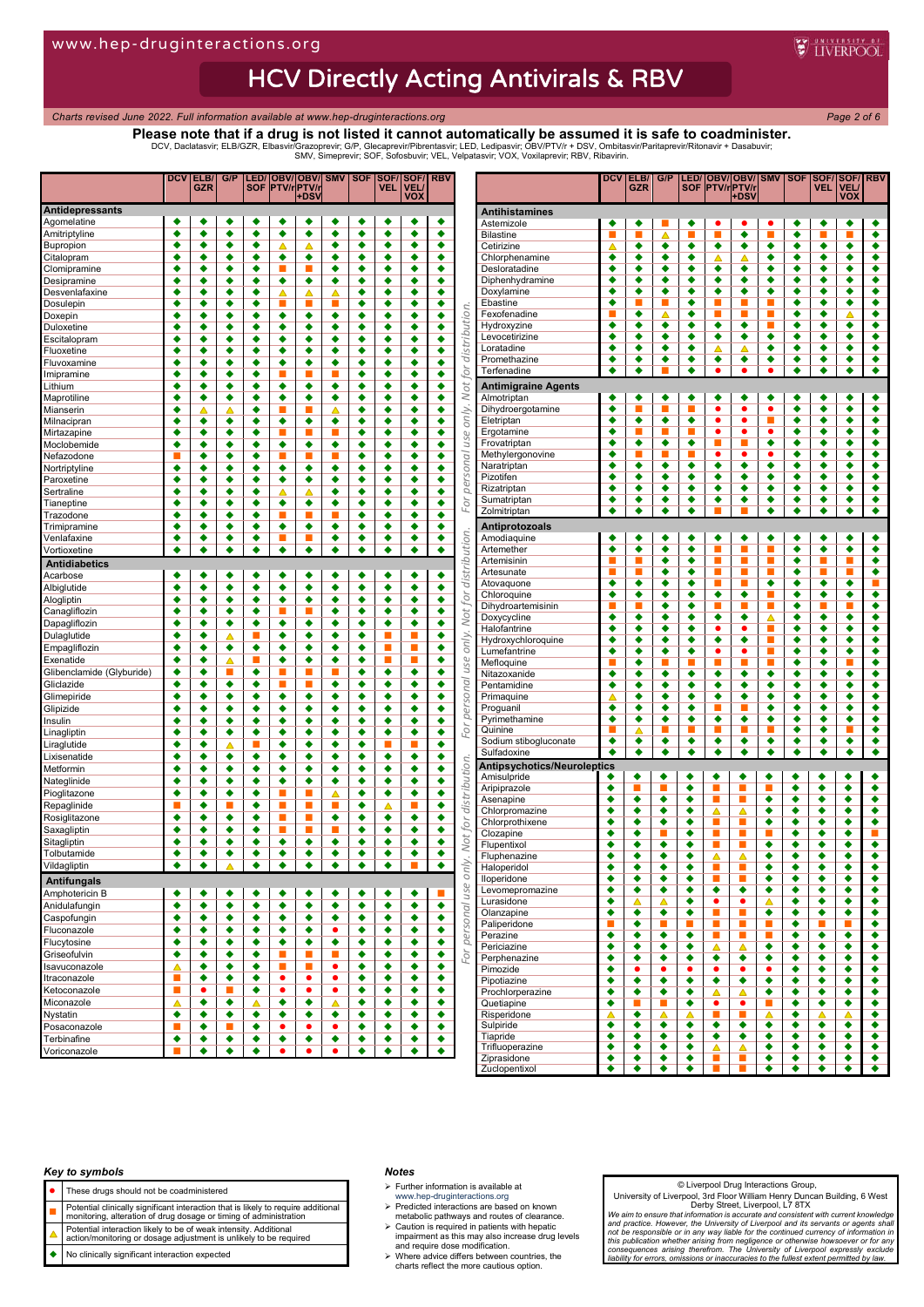# **HCV Directly Acting Antivirals & RBV**

*Charts revised June 2022. Full information available at www.hep-druginteractions.org Page 3 of 6*

## **Please note that if a drug is not listed it cannot automatically be assumed it is safe to coadminister.**

DCV, Daclatasvir; ELB/GZR, Elbasvir/Grazoprevir; G/P, Glecaprevir/Pibrentasvir; LED, Ledipasvir; OBV/PTV/r + DSV, Ombitasvir/Paritaprevir/Ritonavir + Dasabuvir;<br>SMV, Simeprevir; SOF, Sofosbuvir; VEL, Velpatasvir; VOX, Vox

|                                                      | <b>DCV</b>           | ELB/<br><b>GZR</b>          | G/P                  |                      | <b>SOF PTV/rPTV/</b>                                       | LED/ OBV/ OBV/  SMV   SOF<br>+DS\ |        |                      | SOF/<br><b>VEL</b>   | <b>SOF/</b><br><b>VEL</b><br><b>VOX</b> | <b>RBV</b>           |               |                                                       | <b>DCV</b> | ELB/<br><b>GZR</b> | G/P            |        | <b>SOF PTV/rPTV/r</b>       | LED/ OBV/ OBV/ SMV   SOF   SOF/<br>+DSV |                                                                                                                                                                                                                                   |        | <b>VEL</b> | <b>SOF/</b> RBV<br><b>VEL</b><br><b>VOX</b> |                                  |
|------------------------------------------------------|----------------------|-----------------------------|----------------------|----------------------|------------------------------------------------------------|-----------------------------------|--------|----------------------|----------------------|-----------------------------------------|----------------------|---------------|-------------------------------------------------------|------------|--------------------|----------------|--------|-----------------------------|-----------------------------------------|-----------------------------------------------------------------------------------------------------------------------------------------------------------------------------------------------------------------------------------|--------|------------|---------------------------------------------|----------------------------------|
| <b>Antivirals</b>                                    |                      |                             |                      |                      |                                                            |                                   |        |                      |                      |                                         |                      |               | <b>Cancer Therapies</b>                               |            |                    |                |        |                             |                                         |                                                                                                                                                                                                                                   |        |            |                                             |                                  |
| Aciclovir                                            | ٠                    | ٠                           | ٠<br>٠               | ٠<br>٠               | ٠                                                          | ٠<br>٠                            | ٠      | ٠<br>٠               | ٠<br>٠               | ٠                                       | ٠                    |               | Abiraterone                                           | ٠          | ٠                  | ٠<br>г         | ٠      | ٠<br>٠                      | ٠<br>٠                                  | ٠                                                                                                                                                                                                                                 | ٠      | ٠          | ٠                                           | ٠                                |
| Amantadine<br>Brincidofovi                           | ٠<br>٠               | ٠<br>٠                      |                      | ٠                    | ٠<br>П                                                     |                                   | ٠      | ٠                    | П                    | ٠                                       | ■<br>E               |               | Acalabrutinib<br>Anastrozole                          | ٠<br>٠     | ٠                  | ٠              | ٠      | ٠                           | ٠                                       | г<br>٠                                                                                                                                                                                                                            | ٠<br>٠ | ٠          | ٠                                           | п<br>п                           |
| <b>Brivudine</b>                                     | ٠                    | ٠                           | ٠                    | ٠                    | ٠                                                          | ٠                                 | ٠      | ٠                    | ٠                    | ٠                                       | ٠                    |               | Avelumab                                              | ٠          | ٠                  | ٠              | ٠      | ٠                           | ٠                                       | ٠                                                                                                                                                                                                                                 | ٠      | ٠          | ٠                                           | $\blacksquare$                   |
| Cidofovir                                            | ٠                    | ٠                           | ٠                    | ٠                    | ٠                                                          | ٠                                 | ٠      | ٠                    | ٠                    | ٠                                       |                      |               | Axitinib                                              | ٠          |                    |                | ٠      | ٠                           | ٠                                       |                                                                                                                                                                                                                                   | ٠      | ٠          | ٠                                           | <b>I</b>                         |
| Favipiravir                                          | ٠                    | ٠                           | ٠                    | ٠                    | ٠                                                          | ٠                                 | ٠      | ٠                    | ٠                    | ٠                                       | ٠                    |               | Bevacizumab                                           | ٠          | ٠                  | ٠              | ٠      | ٠                           | ٠                                       | ٠                                                                                                                                                                                                                                 | ٠      | ٠          | ٠                                           | п                                |
| Foscarnet                                            | ٠                    | ٠                           | ٠                    | ٠                    | ٠                                                          | ٠                                 | ٠      | ٠                    | ٠                    | ٠                                       | ٠                    |               | Blinatumomab                                          | ٠          | ٠                  | ٠              | ٠      | ٠                           | ٠                                       | ٠                                                                                                                                                                                                                                 | ٠      | ٠          | ٠                                           | П                                |
| Molnupiravir                                         | ٠                    | ٠                           | ٠                    | ٠                    | ٠                                                          | ٠                                 | ٠      | ٠                    | ٠                    | ٠                                       | ٠                    |               | Bortezomib                                            | ٠          | ٠                  | ٠              | ٠      |                             |                                         | L.                                                                                                                                                                                                                                | ٠      | ٠          | ٠                                           | п                                |
| Nirmatrelvir/ritonavir<br>Oseltamivir                | ٠<br>٠               | ٠<br>٠                      | ٠                    | ٠<br>٠               | П<br>٠                                                     | ٠                                 | ٠      | ٠<br>٠               | ٠<br>٠               | ٠                                       | ٠<br>٠               | distribution  | <b>Bosutinib</b><br>Brentuximab vedotin               | ٠<br>٠     | ▅                  | г<br>Δ         | ٠<br>٠ | ٠                           | ٠<br>п                                  | ■<br>△                                                                                                                                                                                                                            | ٠<br>٠ | ٠<br>٠     | ٠<br>٠                                      | П<br>$\mathcal{L}_{\mathcal{A}}$ |
| Remdesivir                                           | ٠                    | ٠                           | ٠                    | ٠                    | ٠                                                          | ٠                                 | ٠      | ٠                    | ٠                    | ٠                                       | ٠                    |               | Capecitabine                                          | ٠          | ٠                  | ٠              | ٠      | ٠                           | ٠                                       | ٠                                                                                                                                                                                                                                 | ٠      | ٠          | ٠                                           | $\blacksquare$                   |
| Rimantadine                                          | ٠                    | ٠                           | ٠                    | ٠                    | ٠                                                          | ٠                                 | ٠      | ٠                    | ٠                    | ٠                                       | ٠                    |               | Carboplatin                                           | ٠          | ٠                  | ٠              | ٠      | ٠                           | ٠                                       | ٠                                                                                                                                                                                                                                 | ٠      | ٠          | ٠                                           | $\mathcal{L}_{\mathcal{A}}$      |
| Sotrovimab                                           | ٠                    | ٠                           | ٠                    | ٠                    | ٠                                                          | ٠                                 | ٠      | ٠                    | ٠                    | ٠                                       | ٠                    |               | Cetuximab                                             | ٠          | ٠                  | ٠              | ٠      | ٠                           | ٠                                       | ٠                                                                                                                                                                                                                                 | ٠      | ٠          | ٠                                           | ٠                                |
| Tecovirimat                                          |                      | Δ                           |                      | ٠                    | Δ                                                          |                                   |        | ٠                    | ୵                    | Δ                                       | ٠                    | for           | Chlorambuci                                           | ٠          | ٠                  | ٠              | ٠      | ٠                           | ٠                                       | ٠                                                                                                                                                                                                                                 | ٠      | ٠          | ٠                                           | ш                                |
| Tixagevimab/cilgavimab                               | ٠                    | ٠                           | ٠                    | ٠                    | ٠                                                          | ٠                                 | ٠      | ٠                    | ٠                    | ٠                                       | ٠                    |               | Cisplatin                                             | ٠          | ٠                  | ٠              | ٠      |                             | ■                                       | ٠                                                                                                                                                                                                                                 | ٠      | ٠          | ٠                                           | п                                |
| Valaciclovir                                         | ٠<br>۰               | ٠                           | ٠                    | ٠                    | ٠                                                          | ٠<br>٠                            | ٠      | ٠                    | ٠<br>٠               | ٠                                       | ٠                    | Not           | Cyclophosphamide                                      | ٠          | ٠                  | ٠              | ٠      |                             | ■                                       | ٠                                                                                                                                                                                                                                 | ٠      | ٠          | ٠                                           | ш<br>п                           |
| Zanamivir                                            |                      | ٠                           | ٠                    | ٠                    | ٠                                                          |                                   | ٠      | ٠                    |                      | ٠                                       | ٠                    | only.         | Daratumumab<br>Dasatinib                              |            | ٠<br>٠             | ٠<br>٠         | ٠<br>٠ | ٠                           | ٠                                       | ٠<br>e e                                                                                                                                                                                                                          | ٠<br>٠ | ٠<br>٠     | ٠<br>٠                                      | ٠                                |
| <b>Anxiolytics/Hypnotics/Sedatives</b><br>Alprazolam | ٠                    | ٠                           | ٠                    | ٠                    | ■                                                          |                                   |        | ٠                    | ٠                    | ٠                                       |                      |               | Doxorubicin                                           | ٠          | ٠                  | г              | ٠      | ٠                           | ٠                                       | ٠                                                                                                                                                                                                                                 | ٠      | ٠          | ٠                                           | П                                |
| Amobarbital                                          |                      | ٠                           | ٠                    | ٠                    | $\bullet$                                                  | ٠                                 | ٠      | ٠                    | $\bullet$            | ٠                                       | ٠                    | use           | Erlotinib                                             |            | ■                  | г              |        | ٠                           | $\bullet$                               | ■                                                                                                                                                                                                                                 | ٠      | п          |                                             | ٠                                |
| Bromazepam                                           | ٠                    | ٠                           | ٠                    | ٠                    | ٠                                                          | ٠                                 | ٠      | ٠                    | ٠                    | ٠                                       | ٠                    |               | Estramustine                                          | ٠          | ٠                  | ٠              | ٠      | ٠                           | ٠                                       | ٠                                                                                                                                                                                                                                 | ٠      | ٠          | ٠                                           | ٠                                |
| Bromperidol                                          | ٠                    | ٠                           | ٠                    | ٠                    | п                                                          | г                                 |        | ٠                    | ٠                    | ٠                                       | ٠                    | personal      | Etoposide                                             | ٠          | ٠                  | ٠              | ٠      |                             |                                         | г                                                                                                                                                                                                                                 | ٠      | ٠          | ٠                                           | п                                |
| <b>Buspirone</b>                                     | ٠                    | ٠                           | ٠                    | ٠                    | ×                                                          | п                                 |        | ٠                    | ٠                    | ٠                                       | ٠                    |               | Everolimus                                            |            | ш                  | П              |        | ٠                           | ٠                                       | ■                                                                                                                                                                                                                                 | ٠      | ■          |                                             | $\overline{\bullet}$             |
| Clobazam                                             | ٠                    | ٠                           | ٠                    | ٠                    | $\blacksquare$                                             | ■                                 |        | ٠                    | ٠                    | ٠                                       | ٠                    |               | Exemestane                                            | ٠          | ٠                  | ٠              | ٠      | ٠                           | ٠                                       | ٠                                                                                                                                                                                                                                 | ٠      | ٠          | ٠                                           | ٠                                |
| Clorazepate                                          | ٠                    | ٠                           | ٠                    | ٠                    | $\mathcal{L}_{\mathcal{A}}$                                | п                                 |        | ٠                    | ٠                    | ٠                                       | ٠                    |               | Fludarabine                                           | ٠          | ٠<br>٠             | ٠              | ٠      | ٠                           | ٠                                       | ٠                                                                                                                                                                                                                                 | ٠<br>٠ | ٠          | ٠                                           | П                                |
| Clotiapine                                           | ٠<br>٠               | ◬                           |                      |                      | $\blacksquare$                                             | г                                 | г      | ٠                    | ٠                    | ٠                                       | ٠                    | For           | Gefitinib<br>Gemcitabine                              | ٠<br>٠     | ٠                  | ٠<br>٠         | ٠<br>٠ | ٠                           | ٠                                       | e e<br>٠                                                                                                                                                                                                                          | ٠      | ٠<br>٠     | ٠<br>٠                                      | ٠<br>$\blacksquare$              |
| Diazepam<br>Estazolam                                | ٠                    | ٠<br>٠                      | ٠<br>٠               | ٠<br>٠               | п<br>$\mathcal{L}_{\mathcal{A}}$                           | п<br>г                            |        | ٠<br>٠               | ٠<br>٠               | ٠<br>٠                                  | ٠<br>٠               |               | Idarubicin                                            | ٠          | ٠                  | ٠              | ٠      | ٠                           | ٠                                       | ٠                                                                                                                                                                                                                                 | ٠      | ٠          | ٠                                           | $\mathcal{L}_{\mathcal{A}}$      |
| Flurazepam                                           | ٠                    | ٠                           | ٠                    | ٠                    | п                                                          | ■                                 | ٠      | ٠                    | ٠                    | ٠                                       | ٠                    |               | Imatinib                                              | ٠          |                    |                | ٠      |                             | п                                       | г                                                                                                                                                                                                                                 | ٠      | ▅          | ٠                                           | $\mathcal{L}_{\mathcal{A}}$      |
| Lorazepam                                            | ٠                    | ٠                           | ٠                    | ٠                    | п                                                          | г                                 | ٠      | ٠                    | ٠                    | ٠                                       | ٠                    | distribution. | Ipilimumab                                            | ٠          | ٠                  | ٠              | ٠      | ٠                           | ٠                                       | ٠                                                                                                                                                                                                                                 | ٠      | ٠          | ٠                                           | п                                |
| Lormetazepam                                         | ٠                    | ٠                           | ٠                    | ٠                    | п                                                          |                                   | ٠      | ٠                    | ٠                    | ٠                                       | ٠                    |               | Irinotecan                                            |            | П                  | п              |        |                             | ▅                                       | г                                                                                                                                                                                                                                 | ٠      | ▅          | ●                                           | п                                |
| Midazolam (oral)                                     | ٠                    |                             | ٠                    | ٠                    | $\bullet$                                                  | ٠                                 |        | ٠                    | ٠                    | ٠                                       | ٠                    |               | Ixazomib                                              | ٠          | ٠                  | ٠              | ٠      | ٠                           | ٠                                       | ٠                                                                                                                                                                                                                                 | ٠      | ٠          | ٠                                           | п                                |
| Midazolam (parenteral)                               | ٠                    | ш                           | ٠                    | ٠                    | $\mathcal{L}_{\mathcal{A}}$                                | г                                 | ٠      | ٠                    | ٠                    | ٠                                       | ٠                    |               | Lapatinib                                             |            |                    | г              |        |                             |                                         | г                                                                                                                                                                                                                                 | ٠      |            |                                             | ٠                                |
| Oxazepam                                             | ٠                    | ٠                           | ٠                    | ٠                    | п                                                          | п                                 | ٠      | ٠                    | ٠                    | ٠                                       | ٠                    | for           | Letrozole                                             | ٠          | ٠                  | ٠              | ٠      | ш                           | п                                       | $\blacksquare$                                                                                                                                                                                                                    | ٠      | ٠          | ٠                                           | ٠                                |
| Quazepam                                             | ٠                    | ٠                           | ٠                    | ٠                    | п                                                          |                                   |        | ٠                    | ٠                    | ٠                                       | ٠                    | Not           | Medroxyprogesterone<br>(oncology)                     | ٠          | ٠                  | ٠              | ٠      |                             | п                                       | ٠                                                                                                                                                                                                                                 | ٠      |            | ٠                                           |                                  |
| Temazepam<br>Triazolam                               | ٠<br>٠               | ٠<br>٠                      | ٠<br>٠               | ٠<br>٠               | ٠<br>٠                                                     | ٠<br>٠                            | ٠      | ٠<br>٠               | ٠<br>٠               | ٠<br>٠                                  | ٠<br>٠               |               | Mercaptopurine                                        | ٠          | ٠                  | ٠              | ٠      | ٠                           | ٠                                       | ٠                                                                                                                                                                                                                                 | ٠      | ٠          | ٠                                           | ٠                                |
| Zaleplon                                             | ٠                    | ٠                           | ٠                    | ٠                    | п                                                          | г                                 |        | ٠                    | ٠                    | ٠                                       | ٠                    | only.         | Mesna                                                 | ٠          | ٠                  | ٠              | ٠      | ٠                           | ٠                                       | ٠                                                                                                                                                                                                                                 | ٠      | ٠          | ٠                                           | ٠                                |
| Zolpidem                                             | ٠                    | ٠                           | ٠                    | ٠                    | ٠                                                          | ٠                                 |        | ٠                    | ٠                    | ٠                                       | ٠                    |               | Methotrexate                                          |            | ш                  | L.             | ٠      | Δ                           | △                                       | ٠                                                                                                                                                                                                                                 | ٠      | ■          |                                             | п                                |
| Zopiclone                                            | ٠                    | ٠                           | ٠                    | ٠                    |                                                            |                                   |        | ٠                    |                      | ٠                                       | ٠                    | use           | Mitoxantrone                                          |            | ■                  | г              |        | п                           | ■                                       | г                                                                                                                                                                                                                                 | ٠      | п          | $\bullet$                                   | П                                |
| <b>Beta Blockers</b>                                 |                      |                             |                      |                      |                                                            |                                   |        |                      |                      |                                         |                      |               | Nilotinib                                             | ٠          | п                  |                | ٠      |                             |                                         |                                                                                                                                                                                                                                   | ٠<br>٠ | п          | ●<br>٠                                      | ٠                                |
| Atenolol                                             | ٠                    | ٠                           | ٠                    | ٠                    | ٠                                                          | ٠                                 | ٠      | ٠                    | ٠                    | ٠                                       | ٠                    | personal      | Niraparib<br>Nivolumab                                | ٠          | ٠<br>٠             | ٠<br>٠         | ٠<br>▲ | ٠<br>٠                      | ٠<br>٠                                  | ٠<br>٠                                                                                                                                                                                                                            | ٠      | ٠<br>٠     | ٠                                           | П<br>П                           |
| Bisoprolol                                           | ٠                    | ٠                           | ٠                    | ٠                    | П                                                          |                                   |        | ٠                    | ٠                    | ٠                                       | ٠                    |               | Obinutuzumab                                          | ٠          | ٠                  | ٠              | ٠      | ٠                           | ٠                                       | ٠                                                                                                                                                                                                                                 | ٠      | ٠          | ٠                                           | ٠                                |
| Carvedilo                                            |                      | ٠                           |                      |                      | п                                                          |                                   |        | ٠                    | П                    |                                         |                      |               | Ofatumumab                                            | ٠          | ٠                  | ٠              | ٠      | ٠                           | ٠                                       | ٠                                                                                                                                                                                                                                 | ٠      | ٠          | ٠                                           | п                                |
| Celiprolol                                           | ٠                    | ٠                           | ٠                    | ٠                    | ٠                                                          | ٠                                 | ٠      | ٠                    | ٠                    | ٠                                       | ٠                    | For           | Olaratumab                                            |            | ٠                  | ٠              | ٠      | ٠                           | ٠                                       | ٠                                                                                                                                                                                                                                 | ٠      |            | ٠                                           | П                                |
| Labetalol<br>Metoprolol                              | ٠<br>٠               | ٠<br>٠                      | ٠<br>٠               | ٠<br>٠               | г<br>٠                                                     | ٠                                 | ٠<br>٠ | ٠<br>٠               | ٠<br>٠               | ٠<br>٠                                  | ٠<br>٠               |               | Oxaliplatin                                           | ٠          | ٠                  | ٠              | ٠      |                             |                                         | ٠                                                                                                                                                                                                                                 | ٠      | ٠          | ٠                                           | П                                |
| Nebivolol                                            | ٠                    | ٠                           | ٠                    | ٠                    | ٠                                                          | ٠                                 | ٠      | ٠                    | ٠                    | ٠                                       | ٠                    |               | Paclitaxel                                            | ٠          |                    |                | ٠      |                             |                                         | e de la provincia de la construcción de la construcción de la construcción de la construcción de la construcció<br>La construcción de la construcción de la construcción de la construcción de la construcción de la construcción | ٠      | ٠          | ٠                                           | $\blacksquare$                   |
| Oxprenolol                                           | ٠                    | ٠                           | ٠                    | ٠                    | г                                                          |                                   | ٠      | ٠                    | ٠                    | ٠                                       | ٠                    |               | Panitumumab<br>Rituximab                              | ٠<br>٠     | ٠<br>٠             | ٠<br>٠         | ٠<br>٠ | ٠<br>٠                      | ٠<br>٠                                  | ٠<br>٠                                                                                                                                                                                                                            | ٠<br>٠ | ٠<br>٠     | ٠<br>٠                                      | ٠<br>Π                           |
| Pindolol                                             | ٠                    | ٠                           | ٠                    | ٠                    | ٠                                                          | ٠                                 | ٠      | ٠                    | ٠                    | ٠                                       | ٠                    | distribution. | Ruxolitinib                                           | ٠          | Δ                  | Δ              | △      |                             | ш                                       | △                                                                                                                                                                                                                                 | ٠      | ٠          | ٠                                           | П                                |
| Propranolol                                          | ٠                    | ٠                           | ٠                    | ٠                    | ٠                                                          | ٠                                 | ٠      | ٠                    | ٠                    | ٠                                       | ٠                    |               | Sunitinib                                             | ٠          | ٠                  | г              | ٠      |                             | ■                                       | г                                                                                                                                                                                                                                 | ٠      | ٠          | ٠                                           | П                                |
| Sotalo                                               | ٠                    | ٠                           | ٠                    | ٠                    | ٠                                                          | ٠                                 | ٠      | ٠                    | ٠                    | ٠                                       | ٠                    |               | Tamoxifen                                             | ٠          | ٠                  | ٠              | ٠      | п                           |                                         | e e                                                                                                                                                                                                                               | ٠      |            |                                             | ٠                                |
| Timolol                                              | ٠                    | ٠                           | ٠                    | ٠                    | ٠                                                          |                                   |        | ٠                    |                      | ٠                                       | ٠                    | for           | Temsirolimus                                          |            |                    |                |        |                             | ▅                                       | г                                                                                                                                                                                                                                 | ٠      |            |                                             | ٠                                |
| <b>Bisphosphonates</b>                               |                      |                             |                      |                      |                                                            |                                   |        |                      |                      |                                         |                      |               | Vinblastine<br>Vincristine                            | ٠<br>٠     | o,                 | ٠<br>$\bullet$ | ٠<br>٠ | п                           |                                         |                                                                                                                                                                                                                                   | ٠<br>٠ | п          | ٠<br>٠                                      | П                                |
| Alendronic acid                                      | ٠                    | ٠                           | ٠                    | ٠                    | ٠                                                          |                                   | ٠      | ٠                    |                      | ٠                                       | ٠                    | Not           | Vinorelbine                                           |            | п                  | п              | П      | п                           | п<br>п                                  | П<br>П                                                                                                                                                                                                                            | ٠      |            | п                                           | ш<br>ш                           |
| Clodronate<br>Ibandronic acid                        | ٠<br>٠               | ٠<br>۰                      | ٠<br>۰               | ٠<br>٠               | ٠<br>۰                                                     | ٠<br>۰                            | ۰<br>٠ | ٠<br>۰               | ٠<br>۰               | ٠<br>۰                                  | ٠<br>٠               |               | <b>Contraceptives and Hormone Replacements</b>        |            |                    |                |        |                             |                                         |                                                                                                                                                                                                                                   |        |            |                                             |                                  |
| Pamidronate                                          | ٠                    | ٠                           | ٠                    | ٠                    | ٠                                                          | $\overline{\bullet}$              | ٠      | ٠                    | $\overline{\bullet}$ | ٠                                       | ٠                    | luo           | <b>Conjugated Estrogens</b>                           | ٠          | ٠                  | ٠              | ٠      | п                           | п                                       | ٠                                                                                                                                                                                                                                 | ٠      | ٠          | ٠                                           | ٠                                |
| Risedronate                                          | $\overline{\bullet}$ | ۰                           | $\overline{\bullet}$ | $\overline{\bullet}$ | $\overline{\bullet}$                                       | $\overline{\bullet}$              | ٠      | $\overline{\bullet}$ | $\overline{\bullet}$ | $\overline{\bullet}$                    | $\overline{\bullet}$ |               | Desogestrel (POP)                                     | ۰          | ۰                  | ۰              | ٠      | $\mathcal{L}_{\mathcal{A}}$ | <b>C</b>                                | ۰                                                                                                                                                                                                                                 | ۰      | ۰          | ٠                                           | ٠                                |
| <b>Bronchodilators</b>                               |                      |                             |                      |                      |                                                            |                                   |        |                      |                      |                                         |                      | use           | Desogestrel/ethinylestradiol                          | ٠          | $\bullet$          | $\bullet$      | ٠      | $\bullet$                   | $\bullet$                               | $\bullet$                                                                                                                                                                                                                         | ٠      | ٠          |                                             | ٠                                |
| Formoterol                                           | ٠                    | ٠                           | ٠                    | ٠                    | Δ                                                          | Δ                                 | ٠      | ٠                    | ٠                    | ٠                                       | ٠                    | personal      | (COC)                                                 |            |                    |                |        |                             |                                         |                                                                                                                                                                                                                                   |        |            |                                             |                                  |
| Indacaterol                                          | $\overline{\bullet}$ | ٠                           | ٠                    | ۰                    | ۰                                                          | ٠                                 | ٠      | ٠                    | ۰                    | ٠                                       | ٠                    |               | Dienogest                                             | ٠          | ٠                  | ٠              | ٠      |                             | ш                                       | ٠                                                                                                                                                                                                                                 | ٠      | ٠          | ٠                                           | ٠                                |
| Ipratropium bromide                                  | ٠                    | ٠                           | ٠                    | ٠                    | ٠                                                          | ٠                                 | ٠      | ٠                    | ٠                    | ٠                                       | ٠                    |               | Drospirenone (POP)<br>Drospirenone/estradiol          | ٠          | ٠                  | ٠              | ٠      | ٠                           | ٠                                       | П                                                                                                                                                                                                                                 | ٠      | ٠          | ٠                                           | ٠                                |
| Montelukast                                          | ٠                    | ٠                           | ٠                    | ٠                    | ٠                                                          | ٠                                 | ٠      | ٠                    | ٠                    | ٠                                       | ۰                    |               | (HRT)                                                 | ٠          | ٠                  | ٠              | ٠      | п                           | п                                       | ۰                                                                                                                                                                                                                                 | ٠      | ٠          | ٠                                           | ٠                                |
| Omalizumab<br>Salbutamol                             | ٠<br>٠               | ٠<br>٠                      | ٠<br>٠               | ٠<br>٠               | ٠                                                          | ٠<br>٠                            | ٠<br>٠ | ٠<br>٠               | ٠<br>٠               | ٠<br>٠                                  | ٠<br>٠               | For           | Drospirenone/                                         |            |                    | ٠              |        |                             | ٠                                       |                                                                                                                                                                                                                                   |        |            |                                             |                                  |
| Salmeterol                                           | ٠                    | ٠                           | ٠                    | ٠                    | ٠<br>٠                                                     | ٠                                 | п      | ٠                    | ٠                    | ٠                                       | ۰                    |               | ethinylestradiol (COC)                                | ٠          | ٠                  |                | ٠      |                             |                                         | ٠                                                                                                                                                                                                                                 | ٠      | ٠          |                                             | ٠                                |
| Theophylline                                         | ٠                    | ٠                           | п                    | ٠                    | $\mathcal{L}_{\mathcal{A}}$                                | п                                 | П      | ٠                    | ٠                    | ٠                                       | ۰                    |               | Dydrogesterone/estradiol                              | ٠          | ٠                  | ٠              | ٠      |                             | п                                       | ٠                                                                                                                                                                                                                                 | ٠      | ٠          | ٠                                           | ٠                                |
| Tiotropium                                           | ٠                    | ٠                           | ٠                    | ٠                    | ٠                                                          | ٠                                 | ٠      | ٠                    | ٠                    | ۰                                       | ۰                    |               | (HRT)                                                 |            |                    |                |        |                             |                                         |                                                                                                                                                                                                                                   |        |            |                                             |                                  |
| <b>Calcium Channel Blockers</b>                      |                      |                             |                      |                      |                                                            |                                   |        |                      |                      |                                         |                      |               | Estradiol                                             | ٠          | ٠                  | ٠              | ٠      | п                           | п                                       | ۰                                                                                                                                                                                                                                 | ٠      | ٠          | ٠                                           | ۰                                |
| Amlodipine                                           |                      | ٠                           | ٠                    |                      | п                                                          | ▬                                 |        | ٠                    | ٠                    | ٠                                       | ٠                    |               | Ethinylestradiol                                      | ٠<br>٠     | ٠                  | ٠              | ٠      | ٠                           | ٠                                       | ٠                                                                                                                                                                                                                                 | ٠      | ٠          | ●                                           | $\overline{\bullet}$<br>٠        |
| Diltiazem                                            | П                    | ۰                           | $\mathbb{R}^n$       | <b>I</b>             | ш                                                          | п                                 | ш      | ٠                    | $\blacksquare$       | ×                                       | ٠                    |               | Etonogestrel (implant)<br>Etonogestrel (vaginal ring) | ٠          | ۰<br>٠             | ٠<br>٠         | ٠<br>٠ | Δ<br>٠                      | Δ<br>٠                                  | ٠<br>٠                                                                                                                                                                                                                            | ٠<br>٠ | ٠<br>٠     | ٠<br>٠                                      | ۰                                |
| Felodipine                                           | <b>COL</b>           | $\mathcal{L}_{\mathcal{A}}$ | ٠                    | п                    | $\mathcal{L}_{\mathcal{A}}$                                | п                                 | п      | ٠                    | ٠                    | ٠                                       | ٠                    |               | Gestodene/ethinylestradiol                            |            |                    |                |        |                             |                                         |                                                                                                                                                                                                                                   |        |            |                                             |                                  |
| Nicardipine                                          |                      | ٠                           | ٠                    | ۰                    | $\mathbf{r}$                                               | п                                 | П      | ٠                    | ۰                    | ٠                                       | ٠                    |               | (COC)                                                 | ٠          | ٠                  |                | ٠      | ٠                           |                                         | ٠                                                                                                                                                                                                                                 | ٠      | ٠          |                                             | ٠                                |
| Nifedipine                                           |                      | ٠                           | ٠                    | ٠                    | $\mathcal{L}_{\mathcal{A}}$                                | п                                 | п      | ٠                    | ٠                    | ٠                                       | ۰                    |               | Levonorgestrel<br>(Emergency Contraception)           | ٠          | ٠                  | ٠              | ٠      | ٠                           | ٠                                       | ٠                                                                                                                                                                                                                                 | ٠      | ٠          | ٠                                           | ٠                                |
| Nisoldipine                                          | ш                    | ٠                           | ٠                    | ٠                    | $\mathcal{L}_{\mathcal{A}}$                                | п                                 | п      | ٠                    | ٠                    | ٠                                       | ۰                    |               | Levonorgestrel (HRT)                                  | ٠          | ٠                  | ٠              | ٠      | п                           | п                                       | ٠                                                                                                                                                                                                                                 | ٠      | ٠          | ٠                                           | $\overline{\bullet}$             |
| Nitrendipine<br>Verapamil                            | ٠                    | ٠<br>٠                      | ٠                    | ٠<br>٠               | $\mathcal{L}_{\mathcal{A}}$<br>$\mathcal{L}_{\mathcal{A}}$ | п<br>п                            | п      | ٠<br>٠               | ٠<br>٠               | ٠                                       | ٠<br>٠               |               | Levonorgestrel (implant)                              | ٠          | ٠                  | ٠              | ٠      | ٠                           | ٠                                       | ٠                                                                                                                                                                                                                                 | ٠      | ٠          | ٠                                           | $\overline{\bullet}$             |
|                                                      |                      |                             |                      |                      |                                                            |                                   |        |                      |                      |                                         |                      |               | Levonorgestrel (IUD)                                  | ٠          | ٠                  | ٠              | ٠      | ٠                           | ٠                                       | ٠                                                                                                                                                                                                                                 | ٠      | ٠          | ٠                                           | ٠                                |

#### *Key to symbols*

- These drugs should not be coadministered
- 
- **Potential clinically significant interaction that is likely to require additional**<br>monitoring, alteration of drug dosage or timing of administration
- Potential interaction likely to be of weak intensity. Additional
- action/monitoring or dosage adjustment is unlikely to be required
- No clinically significant interaction expected

#### *Notes*

- $\triangleright$  Further information is available at
- 
- www.hep-druginteractions.org Predicted interactions are based on known metabolic pathways and routes of clearance.
- Caution is required in patients with hepatic impairment as this may also increase drug levels and require dose modification.
- Where advice differs between countries, the charts reflect the more cautious option.

#### © Liverpool Drug Interactions Group,

Levonorgestrel (POP) Levonorgestrel/ ethinylestradiol (COC)

University of Liverpool, 3rd Floor William Henry Duncan Building, 6 West<br>We aim to ensure that information is accurate and consistent with current knowledge<br>and practice. However, the University of Liverpool and the sevant

**WEINERPOOL**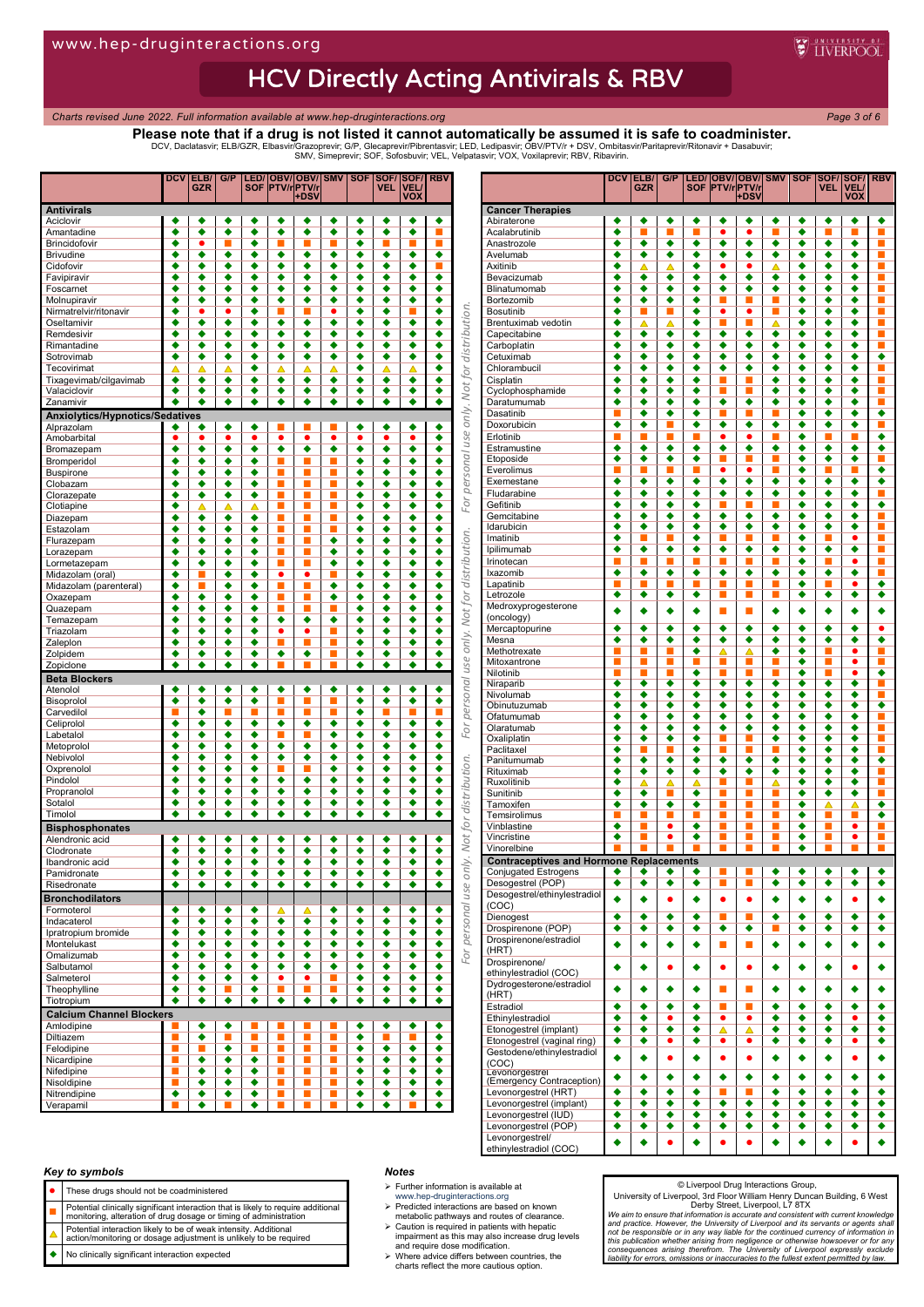# **HCV Directly Acting Antivirals & RBV**

*Charts revised June 2022. Full information available at www.hep-druginteractions.org Page 4 of 6*

## **Please note that if a drug is not listed it cannot automatically be assumed it is safe to coadminister.**

DCV, Daclatasvir; ELB/GZR, Elbasvir/Grazoprevir; G/P, Glecaprevir/Pibrentasvir; LED, Ledipasvir; OBV/PTV/r + DSV, Ombitasvir/Paritaprevir/Ritonavir + Dasabuvir;<br>SMV, Simeprevir; SOF, Sofosbuvir; VEL, Velpatasvir; VOX, Vox

|                                                          | <b>DCV</b> | ELB/<br><b>GZR</b>   | G/P    | LED/<br>SOF               |        | <b>OBV/OBV/ SMV</b><br><b>PTV/rPTV/r</b> |        | <b>SOF</b> | <b>VEL</b>                       | SOF/SOF/<br>VEL/            | <b>RBV</b> |
|----------------------------------------------------------|------------|----------------------|--------|---------------------------|--------|------------------------------------------|--------|------------|----------------------------------|-----------------------------|------------|
| <b>Contraceptives and Hormone Replacements (cont)</b>    |            |                      |        |                           |        | +DSV                                     |        |            |                                  | <b>VOX</b>                  |            |
| Medroxyprogesterone (depot)                              |            |                      |        |                           |        | ٠                                        |        |            |                                  |                             | ٠          |
| Medroxyprogesterone (oral)<br>Medroxyprogesterone/conjug | ٠          | ٠                    | ٠      | ٠                         | ٠      | ٠                                        | ٠      | ٠          | ٠                                | ٠                           | ٠          |
| ated estrogens (HRT)                                     |            |                      |        | ۰                         | П      | п                                        |        |            |                                  |                             |            |
| Medroxyprogesterone/                                     |            |                      |        |                           | п      | п                                        |        |            |                                  |                             |            |
| estradiol (HRT)<br>Norelgestromin/                       |            |                      |        |                           |        |                                          |        |            |                                  |                             |            |
| ethinylestradiol (patch)                                 |            |                      |        |                           |        |                                          |        |            |                                  |                             |            |
| Norethisterone                                           |            |                      |        |                           |        |                                          |        |            |                                  |                             |            |
| (Norethindrone) (depot                                   |            |                      |        |                           |        |                                          |        |            |                                  |                             |            |
| injection)<br>Norethisterone                             |            |                      |        |                           |        |                                          |        |            |                                  |                             |            |
| (Norethindrone) (POP)                                    |            |                      |        |                           |        |                                          |        |            |                                  |                             |            |
| Norethisterone                                           |            |                      |        |                           |        |                                          |        |            |                                  |                             |            |
| (Norethindrone)/estradiol<br>(HRT)                       |            |                      |        |                           |        |                                          |        |            |                                  |                             |            |
| Norethisterone                                           |            |                      |        |                           |        |                                          |        |            |                                  |                             |            |
| (Norethindrone)/                                         |            |                      |        |                           |        |                                          |        |            |                                  |                             |            |
| ethinylestradiol (COC)<br>Norethisterone                 |            |                      |        |                           |        |                                          |        |            |                                  |                             |            |
| (Norethindrone)/                                         |            |                      |        |                           |        |                                          |        |            |                                  |                             |            |
| mestranol (COC)                                          |            |                      |        |                           |        |                                          |        |            |                                  |                             |            |
| Norgestimate/                                            |            |                      |        |                           |        |                                          |        |            |                                  |                             |            |
| ethinylestradiol (COC)<br>Norgestrel/conjugated          |            |                      |        |                           |        |                                          |        |            |                                  |                             |            |
| estrogens (HRT)                                          |            |                      |        |                           | ■      | п                                        |        |            |                                  |                             |            |
| Norgestrel/ethinylestradiol                              |            |                      |        |                           |        |                                          |        |            |                                  |                             |            |
| (COC)                                                    |            |                      |        |                           |        |                                          |        |            |                                  |                             |            |
| <b>Erectile Dysfunction Agents</b><br>Sildenafil         |            |                      |        |                           |        |                                          |        |            |                                  |                             |            |
| Tadalafil                                                | ٠          | ٠                    | ٠      | ٠                         |        |                                          | ٠      | ٠          | ٠                                | ٠                           | ٠          |
| Vardenafil                                               |            | ٠                    |        |                           |        |                                          |        |            |                                  |                             | ٠          |
| <b>Gastrointestinal Agents</b>                           |            |                      |        |                           |        |                                          |        |            |                                  |                             |            |
| Aluminium hydroxide                                      | ٠          | ٠                    | ٠      |                           | ٠      | ٠                                        | ٠      |            |                                  |                             | ٠          |
| Alverine citrate<br>Antacids                             | ٠<br>٠     | ٠<br>٠               | ٠<br>٠ | ٠<br>П                    | ٠<br>٠ | ٠<br>٠                                   | ٠<br>٠ | ٠<br>Δ     | ٠<br>П                           | ٠<br>■                      | ٠<br>٠     |
| Aprepitant                                               | Δ          | ٠                    | ٠      | ٠                         |        |                                          |        | ٠          | ٠                                | ٠                           | ٠          |
| Bisacodyl                                                | ٠          | ٠                    | ٠      | ٠                         | ٠      | ٠                                        | ٠      | ٠          | ٠                                | ٠                           | ٠          |
| Cimetidine                                               | △          | ٠                    | △      | ш                         | ٠      | ٠                                        | ٠      | ٠          | ш                                |                             | ٠          |
| Cisapride                                                | ٠          |                      | ■      |                           | ٠      | ٠                                        | ٠      |            | ٠                                | ٠                           | ٠          |
| Cyclizine<br>Dantron                                     | ٠<br>٠     | ٠<br>٠               | ٠<br>٠ | ٠<br>٠                    | ٠<br>٠ | ٠<br>۰                                   | ٠<br>٠ | ٠          | ٠<br>٠                           | ٠<br>٠                      | ٠<br>٠     |
| Domperidone                                              | ٠          | ٠                    |        | ٠                         | ٠      |                                          |        | ٠          | ٠                                | ٠                           | ٠          |
| Droperidol                                               | ٠          | ٠                    | ■      | ٠                         | п      | П                                        |        | ٠          | ٠                                | ٠                           | ٠          |
| Esomeprazole                                             | ٠          | ٠                    | Δ      |                           | Δ      | Δ                                        | ٠      | ٠          |                                  |                             | ٠          |
| Famotidine                                               | ٠<br>٠     | ٠                    | Δ      | П<br>$\overline{\bullet}$ | ٠      | ٠                                        | ٠      | ٠<br>٠     | П<br>٠                           | ▅<br>٠                      | ٠<br>٠     |
| Granisetron<br>Hyoscine                                  | ٠          | Δ<br>٠               | Δ<br>٠ | ٠                         | ٠      | ٠                                        | Δ<br>٠ | ٠          | ٠                                | ٠                           | ٠          |
| Ispaghula husk                                           | ٠          | ٠                    | ٠      | ٠                         | ٠      | ٠                                        | ٠      | ٠          | ٠                                | ٠                           | ٠          |
| Lactulose                                                | ٠          | ٠                    | ٠      | ٠                         | ٠      | ٠                                        | ٠      | ٠          | ٠                                | ٠                           | ٠          |
| Lansoprazole                                             | ٠          | ٠                    | △      | П                         | ▵      | Δ                                        | ٠      | ٠          | П                                | ▄                           | ٠          |
| Linaclotide<br>Loperamide                                | ٠          | ٠<br>Δ               | ٠<br>Δ | ٠                         | ٠<br>Г | ٠<br>٠                                   | ٠      | ٠<br>٠     | ٠<br>٠                           | ٠<br>Δ                      | ٠<br>٠     |
| Lubiprostone                                             | ٠          | ٠                    | ٠      | ٠                         | ٠      | ٠                                        | ٠      | ٠          | ٠                                | ٠                           | ٠          |
| Macrogol                                                 | ٠          | ٠                    | ٠      | ٠                         | ٠      | ٠                                        | ٠      | ٠          | ٠                                | ٠                           | ٠          |
| Mebeverine                                               | ٠          | ٠                    | ٠      | ٠                         | ٠      | ٠                                        | ٠      | ٠          | ٠                                | ٠                           | ٠          |
| Mesalazine                                               |            | ٠                    |        |                           |        |                                          |        |            |                                  |                             |            |
| Methylcellulose<br>Metoclopramide                        | ٠          | ٠                    | ٠      | ٠                         | ٠      | ٠                                        | ٠      | ٠          | ٠                                | ٠                           | ٠          |
| Naloxegol                                                | ٠          | ٠                    | ٠      | ٠                         | ٠      | ٠                                        | ٠      | ٠          | ٠                                | ٠                           | ٠          |
| Omeprazole                                               | ٠          | ٠                    | Δ      | П                         | Δ      | Δ                                        | ٠      | ٠          | п                                | п                           | ٠          |
| Ondansetron                                              | ٠          | ٠                    | ٠      | $\overline{\bullet}$      | ٠      | ٠                                        | ٠      | ٠          | ٠                                | ٠                           | ٠          |
| Pantoprazole                                             | ٠<br>٠     | ٠<br>٠               | Δ<br>٠ | U.                        | △      | Δ                                        | ٠<br>٠ | ٠<br>٠     | п                                | п                           | ٠<br>٠     |
| Prucalopride<br>Rabeprazole                              | ٠          | ٠                    | Δ      | ٠<br>U.                   | ٠<br>Δ | ٠<br>Δ                                   | ٠      | ٠          | ٠<br>$\mathcal{L}_{\mathcal{A}}$ | ٠<br><b>C</b>               | ٠          |
| Ranitidine                                               | ٠          | ٠                    | Δ      | L.                        | ٠      | ٠                                        | ٠      | ٠          | $\mathcal{L}_{\mathcal{A}}$      | $\mathcal{L}_{\mathcal{A}}$ | ٠          |
| Senna                                                    | ٠          | ٠                    | ٠      | ٠                         | ٠      | ٠                                        | ٠      | ٠          | ٠                                | ٠                           | ٠          |
| Simeticone                                               | ◆          | $\overline{\bullet}$ | ٠      | $\overline{\bullet}$      | ٠      | ٠                                        | ٠      | ٠          | ٠                                | ◆                           | ٠          |
| Sulfasalazine<br>Trimebutine                             | ٠<br>٠     | ٠<br>٠               | ш<br>٠ | ٠<br>٠                    | п<br>٠ | ш<br>٠                                   | ٠<br>٠ | ٠<br>٠     | п<br>٠                           | ٠<br>٠                      | ٠<br>٠     |
|                                                          |            |                      |        |                           |        |                                          |        |            |                                  |                             |            |

|                                                     | <b>DCV</b> | ELB/       | G/P       | <b>ILED/</b> | <b>OBV/</b>            | <b>OBV/</b> | <b>SMV</b> | <b>SOF</b>           |            | <b>SOF/ISOF/IRBV</b> |  |
|-----------------------------------------------------|------------|------------|-----------|--------------|------------------------|-------------|------------|----------------------|------------|----------------------|--|
|                                                     |            | <b>GZR</b> |           |              | SOF <b>PTV</b> /rPTV/r |             |            |                      | <b>VEL</b> | <b>VEL/</b>          |  |
|                                                     |            |            |           |              |                        | +DSV        |            |                      |            | <b>VOX</b>           |  |
| <b>HCC Therapies</b><br>Lenvatinib                  |            |            |           |              |                        |             |            |                      |            |                      |  |
| Pembrolizumab                                       |            |            |           |              |                        |             |            |                      |            |                      |  |
|                                                     |            |            |           |              |                        |             |            |                      |            |                      |  |
| Regorafenib<br>Sorafenib                            |            |            |           |              |                        |             |            |                      |            |                      |  |
|                                                     |            |            |           |              |                        |             |            |                      |            |                      |  |
| <b>Hepatitis B Drugs</b>                            |            |            |           |              |                        |             |            |                      |            |                      |  |
| Adefovir                                            |            |            |           |              |                        |             |            |                      |            |                      |  |
| Entecavir                                           |            |            |           |              |                        |             |            |                      |            |                      |  |
| Lamivudine                                          |            |            |           |              |                        |             | ٠          | ▲                    |            |                      |  |
| Peginterferon alfa-2a                               |            |            |           |              |                        |             |            |                      |            |                      |  |
| Peginterferon alfa-2b                               |            |            |           |              |                        |             | ٠          |                      |            |                      |  |
| Telbivudine                                         |            |            |           |              |                        |             |            |                      |            |                      |  |
| Tenofovir alafenamide                               | ٠          |            |           |              |                        |             | ٠          |                      |            | ٠                    |  |
| Tenofovir-DF                                        |            |            |           |              |                        |             |            |                      |            |                      |  |
| <b>Hepatitis C Drugs (Direct Acting Antivirals)</b> |            |            |           |              |                        |             |            |                      |            |                      |  |
| Daclatasvir                                         |            |            |           |              |                        |             |            |                      |            |                      |  |
| Elbasvir/Grazoprevir                                |            |            | ●         |              |                        | ō           |            |                      |            |                      |  |
| Glecaprevir/Pibrentasvir                            | ●          |            |           |              | ٠                      | ō           | ٠          | $\overline{\bullet}$ | $\bullet$  | $\bullet$            |  |
| Ledipasvir/Sofosbuvir                               | ٠          |            | ●         |              |                        |             | ٠          |                      | $\bullet$  | $\bullet$            |  |
| OBV/PTV/r                                           | ●          | ٠          | $\bullet$ | e            |                        | n/a         | ٠          | ٠                    | $\bullet$  | $\bullet$            |  |
| OBV/PTV/r + DSV                                     | ●          |            | $\bullet$ | ٠            | n/a                    |             |            |                      | $\bullet$  | $\bullet$            |  |
| Ribavirin                                           | ٠          |            | ٠         | ٠            | ٠                      | ٠           | ٠          |                      | ٠          | ▄                    |  |
| Simeprevir                                          |            | ٠          | ٠         | ٠            | ٠                      | ٠           |            | ٠                    | A          | ٠                    |  |
| Sofosbuvir                                          | ٠          | ٠          | ٠         | ٠            | $\bullet$              | ۰           | ٠          |                      | $\bullet$  | $\bullet$            |  |
| SOF/Velpatasvir                                     |            |            | ٠         |              |                        | ٠           | ⊼          |                      |            |                      |  |
| SOF/Velpatasvir/Voxilaprevi                         |            |            |           |              |                        |             |            |                      |            |                      |  |
| r                                                   |            |            |           |              |                        |             |            |                      |            |                      |  |
| <b>Hepatitis D Entry Inhibitors</b>                 |            |            |           |              |                        |             |            |                      |            |                      |  |
| <b>Bulevirtide</b>                                  |            |            |           |              |                        |             |            |                      |            |                      |  |

#### *Key to symbols*

- These drugs should not be coadministered
- 
- **Potential clinically significant interaction that is likely to require additional**<br>monitoring, alteration of drug dosage or timing of administration
- Potential interaction likely to be of weak intensity. Additional action/monitoring or dosage adjustment is unlikely to be required
- No clinically significant interaction expected

#### *Notes*

- $\triangleright$  Further information is available at
- 
- www.hep-druginteractions.org Predicted interactions are based on known metabolic pathways and routes of clearance.
- Caution is required in patients with hepatic impairment as this may also increase drug levels and require dose modification. Where advice differs between countries, the charts reflect the more cautious option.
- 

#### © Liverpool Drug Interactions Group,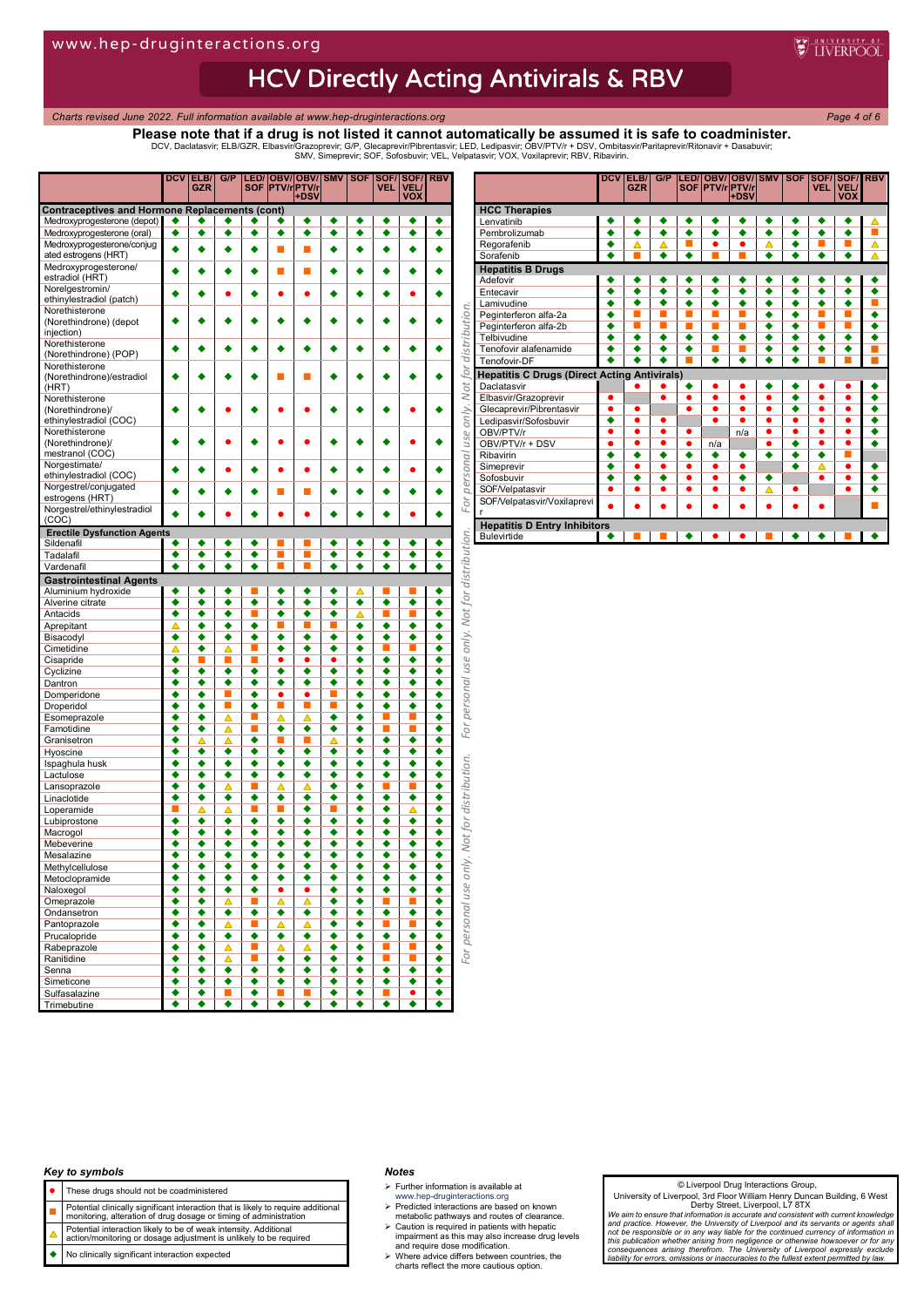## HCV Directly Acting Antivirals & RBV

*Charts revised June 2022. Full information available at www.hep-druginteractions.org Page 5 of 6*

## **Please note that if a drug is not listed it cannot automatically be assumed it is safe to coadminister.**

DCV, Daclatasvir; ELB/GZR, Elbasvir/Grazoprevir; G/P, Glecaprevir/Pibrentasvir; LED, Ledipasvir; OBV/PTV/r + DSV, Ombitasvir/Paritaprevir/Ritonavir + Dasabuvir;<br>SMV, Simeprevir; SOF, Sofosbuvir; VEL, Velpatasvir; VOX, Vox

|                                     | <b>DCV</b>           | ELB/<br><b>GZR</b>   | G/P                  |   |                      | LED/ OBV/ OBV/ SMV<br><b>SOF PTV/rPTV/r</b><br>+DSV |                      |                      | <b>VEL</b>           | <b>SOF SOF/SOF/</b><br><b>VEL/</b><br><b>VOX</b> | <b>RBV</b> |
|-------------------------------------|----------------------|----------------------|----------------------|---|----------------------|-----------------------------------------------------|----------------------|----------------------|----------------------|--------------------------------------------------|------------|
| <b>Herbals/Supplements/Vitamins</b> |                      |                      |                      |   |                      |                                                     |                      |                      |                      |                                                  |            |
| Aloe vera                           |                      |                      |                      |   |                      |                                                     |                      |                      |                      |                                                  |            |
| Ascorbic acid (Vitamin C)           |                      | ٠                    |                      |   |                      |                                                     |                      |                      |                      |                                                  |            |
| <b>Black cohosh</b>                 | ▲                    | ٠                    | ٠                    | ٠ | ٠                    | ٠                                                   | ٠                    | ٠                    | ٠                    | ٠                                                |            |
| Cat's claw (U. tomentosa)           |                      |                      | ٠                    |   |                      |                                                     | ۰                    |                      |                      | ٠                                                |            |
| Colecalciferol (Vitamin D3)         | $\overline{\bullet}$ |                      | $\overline{\bullet}$ |   | $\overline{\bullet}$ | $\overline{\bullet}$                                | $\overline{\bullet}$ | ٠                    | $\overline{\bullet}$ | $\overline{\bullet}$                             |            |
| Cyanocobalamin (B12)                |                      |                      | ٠                    |   | ٠                    | ٠                                                   |                      |                      |                      | ٠                                                |            |
| Diosmin                             |                      |                      | ۰                    |   |                      | п                                                   |                      |                      | ۰                    | ۰                                                |            |
| Echinacea                           |                      |                      | ٠                    |   | ٠                    | ٠                                                   |                      |                      | $\overline{\bullet}$ | ٠                                                |            |
| Eucalyptus globulus                 |                      |                      | $\overline{\bullet}$ |   |                      |                                                     |                      |                      | $\overline{\bullet}$ | $\overline{\bullet}$                             |            |
| Folic acid                          |                      |                      | ٠                    |   |                      | ۰                                                   |                      | ٠                    | ٠                    | ٠                                                |            |
| Garlic                              |                      |                      | ٠                    |   |                      | ٠                                                   |                      |                      |                      | ٠                                                |            |
| Ginger (Z. officinale)              |                      |                      |                      |   |                      |                                                     |                      |                      |                      |                                                  |            |
| Ginkgo biloba                       |                      |                      |                      |   |                      |                                                     |                      |                      |                      | ٠                                                |            |
| Ginseng                             |                      |                      |                      |   |                      |                                                     |                      |                      |                      |                                                  |            |
| Goldenseal (H. canadensis)          |                      |                      |                      |   |                      | ▬                                                   |                      |                      | ٠                    |                                                  |            |
| Grape seed extract                  | ٠                    | ٠                    | ٠                    |   | ٠                    | ٠                                                   | ▲                    |                      | ٠                    |                                                  |            |
| Grapefruit juice                    | ш                    | $\overline{\bullet}$ | ٠                    |   | ▄                    | ■                                                   |                      | ٠                    | ٠                    | ٠                                                |            |
| Green tea (C. sinensis)             | △                    | △                    | Δ                    | ٠ | Δ                    | Δ                                                   | △                    | ٠                    | ٠                    | ٠                                                |            |
| Homeopathic remedies                |                      |                      | ٠                    | ٠ | ٠                    | ٠                                                   | ٠                    | ٠                    | ٠                    | ٠                                                |            |
| Inula racemosa                      |                      |                      | $\overline{\bullet}$ | ٠ |                      | $\overline{\bullet}$                                |                      | ٠                    | $\overline{\bullet}$ | $\overline{\bullet}$                             |            |
| lodine                              |                      |                      | ٠                    |   |                      | ٠                                                   |                      | ٠                    | ٠                    | ٠                                                |            |
| Ferrous sulphate                    |                      |                      | ۰                    | ▲ |                      |                                                     | ٠                    |                      | ۰                    | ۰                                                |            |
| Kava kava                           |                      |                      |                      |   |                      |                                                     |                      |                      |                      |                                                  |            |
| Milk thistle                        |                      |                      |                      |   |                      |                                                     | ٠                    |                      | $\overline{\bullet}$ |                                                  |            |
| Retinol (Vitamin A)                 |                      |                      | ٠                    | ٠ |                      | $\overline{\bullet}$                                |                      | $\overline{\bullet}$ | $\overline{\bullet}$ | ٠                                                |            |
| Riboflavin (Vitamin B2)             |                      |                      |                      |   |                      | ٠                                                   |                      |                      |                      | ٠                                                |            |
| Serenoa repens                      |                      |                      |                      |   |                      |                                                     |                      |                      |                      |                                                  |            |
| St John's wort                      |                      | ●                    | ●                    | ٠ | ٠                    | ●                                                   | ٥                    | ٠                    | ٠                    | ●                                                |            |
| Thiamine (Vitamin B1)               |                      | ٠                    |                      | ٠ | ٠                    |                                                     | ▲                    | ٠                    | ▲                    |                                                  |            |
| Turmeric (curcumin)                 |                      | ▲                    |                      |   | ٠                    |                                                     | ▲                    | ٠                    | ٠                    |                                                  |            |
| Valerian                            |                      |                      |                      |   |                      |                                                     |                      |                      | ▲                    |                                                  |            |
| Vitamin E                           |                      |                      |                      |   |                      |                                                     |                      |                      |                      |                                                  |            |

|                                                                                                                                                                           | DCV                  | ELB/<br><b>GZR</b>                | G/P                               |                           |                                   | LED/ OBV/ OBV/ SMV<br> SOF PTV/r PTV/r <br>+DSV |                                   | SOF                       | <b>VEL</b>                | SOF/ SOF/ RBV<br><b>VEL/</b><br><b>VOX</b> |                             |
|---------------------------------------------------------------------------------------------------------------------------------------------------------------------------|----------------------|-----------------------------------|-----------------------------------|---------------------------|-----------------------------------|-------------------------------------------------|-----------------------------------|---------------------------|---------------------------|--------------------------------------------|-----------------------------|
| <b>HIV Drugs</b>                                                                                                                                                          |                      |                                   |                                   |                           |                                   |                                                 |                                   |                           |                           |                                            |                             |
| Entry/Integrase Inhibitors                                                                                                                                                |                      |                                   |                                   |                           |                                   |                                                 |                                   |                           |                           |                                            |                             |
| Albuvirtide                                                                                                                                                               | ٠                    | ٠                                 | ٠                                 | ٠                         | ٠                                 | ٠                                               | ٠                                 | ٠                         | ٠                         | ٠                                          | ٠                           |
| Bictegravir/FTC/TAF                                                                                                                                                       | ٠                    | ٠                                 | ▵                                 | ٠                         |                                   | П                                               | ٠                                 | ٠                         | ٠                         | ٠                                          | П                           |
| Cabotegravir (oral)                                                                                                                                                       | ٠                    | ٠                                 | ٠                                 | ٠                         | ٠                                 | ٠                                               | ٠                                 | ٠                         | ٠                         | ٠                                          | ٠                           |
| Cabotegravir/rilpivine (LA)                                                                                                                                               | ◆                    | ٠                                 | ٠                                 | ٠                         | п                                 | П                                               | ٠                                 | ٠                         | ٠                         | ٠                                          | ٠                           |
| Dolutegravir                                                                                                                                                              | ٠<br>٠               | ٠                                 | ٠<br>٠                            | ٠<br>٠                    | ٠                                 | ٠<br><b>III</b>                                 | ٠<br>٠                            | ٠                         | ٠                         | ٠<br>٠                                     | ٠<br>٠                      |
| Dolutegravir/rilpivirine<br>Elvitegravir/cobi /FTC/TAF                                                                                                                    |                      | ٠<br>$\bullet$                    | ٠                                 | ٠                         | П<br>$\bullet$                    | $\bullet$                                       | ٠                                 | ٠<br>٠                    | ٠<br>٠                    | ٠                                          |                             |
|                                                                                                                                                                           | ■                    | ٠                                 | $\overline{\bullet}$              | E                         | $\bullet$                         | ٠                                               | ٠                                 | $\overline{\bullet}$      | П                         | E.                                         |                             |
| Elvitegravir/cobi /FTC/TAF<br>Controls Entivative<br>Santwirtide<br>Enstemsavir<br>Contensavir<br>Contensavir<br>Contensavir<br>Contensavir<br>Contensavir<br>Contensavir | ٠                    | ٠                                 | ٠                                 | ٠                         | ٠                                 | ٠                                               | ٠                                 | ٠                         | ٠                         | ٠                                          | ٠                           |
|                                                                                                                                                                           | ٠                    | $\bullet$                         | Δ                                 | Δ                         | Δ                                 | Δ                                               | Δ                                 | Δ                         | Ä                         | п                                          | ٠                           |
|                                                                                                                                                                           | $\overline{\bullet}$ | ٠                                 | $\overline{\bullet}$              | $\overline{\bullet}$      | $\overline{\bullet}$              | ∙                                               | $\overline{\bullet}$              | ٠                         | ٠                         | $\overline{\bullet}$                       | $\overline{\bullet}$        |
|                                                                                                                                                                           | ٠                    | ٠                                 | ٠                                 | ٠                         | П                                 | É                                               | ٠                                 | ٠                         | ٠                         | ٠                                          | ٠                           |
| Raltegravir                                                                                                                                                               | ٠                    | ٠                                 | ٠                                 | ٠                         | ٠                                 | ٠                                               | ٠                                 | ٠                         | ٠                         | ٠                                          | ٠                           |
| <b>NNRTIs</b>                                                                                                                                                             |                      |                                   |                                   |                           |                                   |                                                 |                                   |                           |                           |                                            |                             |
| Dapivirine                                                                                                                                                                | ٠                    | ٠                                 | ٠                                 | ٠                         | ٠                                 | ٠                                               | ٠                                 | ٠                         | ٠                         | ٠                                          | ٠                           |
| Doravirine                                                                                                                                                                | ◆                    | ٠                                 | $\overline{\bullet}$              | $\overline{\bullet}$      | Δ                                 | Δ                                               | $\overline{\bullet}$              | ٠                         | ٠                         | ٠                                          | ٠                           |
| Doravirine/3TC/TDF                                                                                                                                                        | ٠                    | ٠                                 | ٠                                 |                           | Δ                                 | Δ                                               | ٠                                 | ٠                         | П                         | E                                          | п                           |
| Efavirenz                                                                                                                                                                 |                      | $\bullet$                         | $\bullet$                         | $\overline{\bullet}$      | $\bullet$                         | $\bullet$                                       | $\bullet$                         | ٠                         | $\bullet$                 | $\bullet$                                  | ٠                           |
| Etravirine                                                                                                                                                                |                      | ٠                                 | ٠                                 | ٠                         | $\bullet$                         | ٠                                               | ٠                                 | ٠                         | ٠                         | ٠                                          | ٠                           |
| Nevirapine                                                                                                                                                                | ▬                    | $\bullet$                         | $\bullet$                         | ٠                         | $\bullet$                         | ٠<br>П                                          | $\bullet$                         | ٠                         | $\bullet$                 | $\bullet$                                  | ٠                           |
| Rilpivirine                                                                                                                                                               | ٠                    | ٠                                 | ٠                                 | ٠                         | П<br>т                            | П                                               | ٠<br>$\overline{\bullet}$         | ٠                         | ٠                         | ٠                                          | ٠                           |
| Rilpivirine/dolutegravir                                                                                                                                                  | ٠<br>٠               | ٠<br>٠                            | ٠<br>٠                            | ٠<br>٠                    | П                                 |                                                 | ٠                                 | ٠<br>٠                    | ٠<br>٠                    | ٠<br>٠                                     | ٠<br>٠                      |
| Rilpivirine/FTC/TAF<br><b>NRTIs</b>                                                                                                                                       |                      |                                   |                                   |                           |                                   | ш                                               |                                   |                           |                           |                                            |                             |
| Abacavir                                                                                                                                                                  | ٠                    | ٠                                 | ٠                                 | ٠                         | ٠                                 | ٠                                               | ٠                                 | ٠                         | ٠                         | ٠                                          |                             |
| Didanosine                                                                                                                                                                | ٠                    | ٠                                 | ٠                                 | ٠                         | ٠                                 | ٠                                               | ٠                                 | ٠                         | ٠                         | ٠                                          | ٠                           |
| Emtricitabine (FTC)                                                                                                                                                       | ٠                    | ٠                                 | ٠                                 | ٠                         | ٠                                 | ٠                                               | ٠                                 | ٠                         | ٠                         | ٠                                          | п                           |
| Emtricitabine + TAF                                                                                                                                                       | $\overline{\bullet}$ | ٠                                 | $\overline{\bullet}$              | $\overline{\bullet}$      | П                                 | п                                               | $\overline{\bullet}$              | ٠                         | $\overline{\bullet}$      | $\overline{\bullet}$                       | т                           |
| Emtricitabine + TDF                                                                                                                                                       | ٠                    | ٠                                 | ٠                                 |                           | ٠                                 | ٠                                               | ٠                                 | ٠                         |                           |                                            | ٠                           |
| Lamivudine                                                                                                                                                                | ٠                    | ٠                                 | ٠                                 | ٠                         | ٠                                 | ٠                                               | ٠                                 | ٠                         | ٠                         | ٠                                          | Ľ                           |
| Stavudine                                                                                                                                                                 | ٠                    | ٠                                 | ٠                                 | ٠                         | ٠                                 | ٠                                               | ٠                                 | ٠                         | ٠                         | ٠                                          | ٠                           |
| Tenofovir-DF (TDF)                                                                                                                                                        | ٠                    | ٠                                 | $\overline{\bullet}$              | П                         | $\overline{\bullet}$              | $\overline{\bullet}$                            | $\overline{\bullet}$              | $\overline{\bullet}$      | $\mathbb{Z}$              | П                                          | T,                          |
| Zidovudine                                                                                                                                                                | $\overline{\bullet}$ | $\overline{\bullet}$              | $\overline{\bullet}$              | $\overline{\bullet}$      | $\overline{\bullet}$              | $\overline{\bullet}$                            | $\overline{\bullet}$              | $\overline{\bullet}$      | $\overline{\bullet}$      | $\overline{\bullet}$                       | $\bullet$                   |
| Protease Inhibitors                                                                                                                                                       |                      |                                   |                                   |                           |                                   |                                                 |                                   |                           |                           |                                            |                             |
| Atazanavir alone                                                                                                                                                          | ٠                    | ٠                                 | $\bullet$                         | $\overline{\bullet}$      |                                   | П                                               | $\bullet$                         | $\overline{\bullet}$      | ٠                         | ٠                                          |                             |
| Atazanavir/cobicistat                                                                                                                                                     | п                    | ٠                                 | ٠                                 | ٠                         | ٠                                 | ٠                                               | ٠                                 | ٠                         | ٠                         | ٠                                          | $\mathcal{L}_{\mathcal{A}}$ |
| Atazanavir + ritonavir                                                                                                                                                    |                      | ٠                                 | ٠                                 | ٠                         | $\bullet$                         | ٠                                               | ٠                                 | ٠                         | ٠                         | ٠                                          | п                           |
| Darunavir/cobicistat                                                                                                                                                      | ٠                    | $\bullet$<br>$\overline{\bullet}$ | $\bullet$<br>$\overline{\bullet}$ | ٠<br>$\overline{\bullet}$ | $\bullet$<br>$\overline{\bullet}$ | $\bullet$<br>$\overline{\bullet}$               | $\bullet$<br>$\overline{\bullet}$ | ٠<br>$\overline{\bullet}$ | ٠<br>$\overline{\bullet}$ | ٠<br>$\overline{\bullet}$                  | ٠<br>$\overline{\bullet}$   |
| Darunavir/cobi/FTC/TAF                                                                                                                                                    | ۶<br>٠               | $\bullet$                         | $\bullet$                         | ٠                         | Ξ                                 |                                                 | $\bullet$                         | ٠                         | ٠                         |                                            | ٠                           |
| Darunavir + ritonavir<br>Fosamprenavir                                                                                                                                    |                      | $\bullet$                         | $\bullet$                         | ٠                         | П                                 | Ц<br>▬                                          | ٠                                 | ٠                         | ٠                         | ٠                                          | ٠                           |
| Indinavir                                                                                                                                                                 |                      | ٠                                 | ٠                                 | ٠                         | ٠                                 | ٠                                               | ٠                                 | ٠                         | ٠                         | ٠                                          | ٠                           |
| Lopinavir                                                                                                                                                                 | ٠                    | $\bullet$                         | $\bullet$                         | П                         | $\bullet$                         | $\bullet$                                       | $\bullet$                         | ٠                         | ٠                         | $\bullet$                                  | ٠                           |
| Ritonavir                                                                                                                                                                 |                      | $\bullet$                         | $\bullet$                         | $\overline{\bullet}$      |                                   | $\overline{\bullet}$                            | $\overline{\bullet}$              | $\overline{\bullet}$      | $\overline{\bullet}$      | П                                          | $\overline{\bullet}$        |
| Tipranavir                                                                                                                                                                |                      |                                   |                                   | ۰                         |                                   | $\bullet$                                       |                                   |                           |                           |                                            | ٠                           |
|                                                                                                                                                                           |                      |                                   |                                   |                           |                                   |                                                 |                                   |                           |                           |                                            |                             |

personal use only. Not for distribution.

For

J.

#### *Key to symbols*

- These drugs should not be coadministered
- 
- **Potential clinically significant interaction that is likely to require additional**<br>monitoring, alteration of drug dosage or timing of administration
- Potential interaction likely to be of weak intensity. Additional action/monitoring or dosage adjustment is unlikely to be required
- No clinically significant interaction expected

#### *Notes*

- $\triangleright$  Further information is available at
- 
- www.hep-druginteractions.org Predicted interactions are based on known metabolic pathways and routes of clearance.
- Caution is required in patients with hepatic impairment as this may also increase drug levels and require dose modification. Where advice differs between countries, the charts reflect the more cautious option.
- 

#### © Liverpool Drug Interactions Group,

University of Liverpool, 3rd Floor William Henry Duncan Building, 6 West<br>We aim to ensure that information is accurate and consistent with current knowledge<br>and practice. However, the University of Liverpool and the sevant

**WEINERPOOL**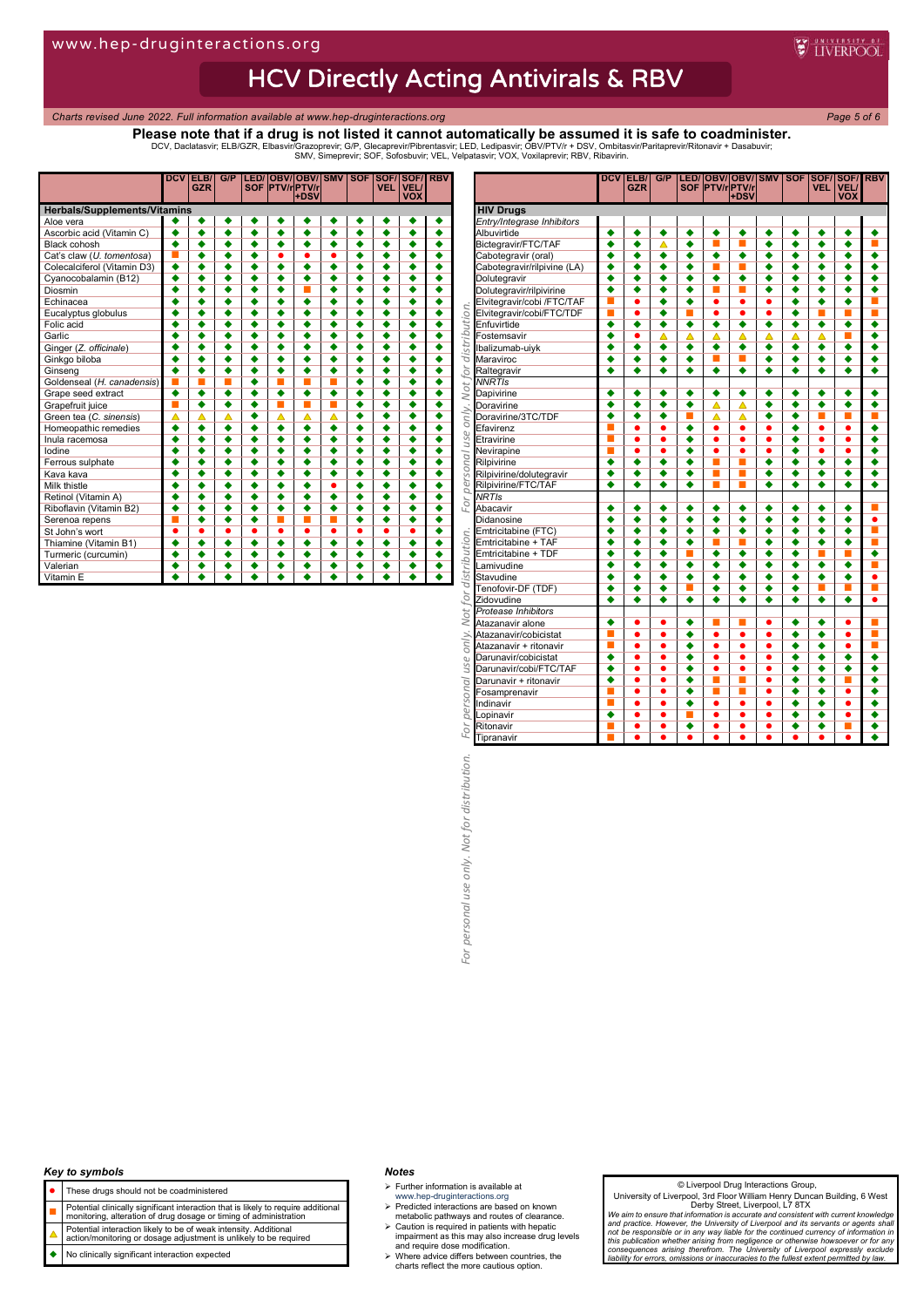# **HCV Directly Acting Antivirals & RBV**

*Charts revised June 2022. Full information available at www.hep-druginteractions.org Page 6 of 6*

**WEINERPOOL** 

**Please note that if a drug is not listed it cannot automatically be assumed it is safe to coadminister.** DCV, Daclatasvir; ELB/GZR, Elbasvir/Grazoprevir; G/P, Glecaprevir/Pibrentasvir; LED, Ledipasvir; OBV/PTV/r + DSV, Ombitasvir/Paritaprevir/Ritonavir + Dasabuvir;<br>SMV, Simeprevir; SOF, Sofosbuvir; VEL, Velpatasvir; VOX, Vox

|                                          | <b>DCV</b>           | ELB/                 | G/P                  |                      |                      | LED/OBV/OBV/           | <b>SMV</b>           | <b>SOF</b>           | SOF/                 | SOF/                 | <b>RBV</b>           |
|------------------------------------------|----------------------|----------------------|----------------------|----------------------|----------------------|------------------------|----------------------|----------------------|----------------------|----------------------|----------------------|
|                                          |                      | <b>GZR</b>           |                      |                      |                      | SOF PTV/rPTV/r<br>+DSV |                      |                      | <b>VEL</b>           | <b>VEL/</b><br>vox   |                      |
| <b>Hypertension/Heart Failure Agents</b> |                      |                      |                      |                      |                      |                        |                      |                      |                      |                      |                      |
| Acebutolol                               |                      |                      | ٠                    | ٠                    | ▬                    | ٠                      | ٠                    | ٠                    | ٠                    | ٠                    |                      |
| Aliskiren                                |                      | ٠                    | ٠                    |                      | ٠                    | ٠                      |                      | ٠                    | ٠                    |                      | ٠                    |
| Ambrisentan                              |                      | ٠                    | ۳                    | ٠                    | ۰                    | П                      |                      | ٠                    | ∙                    |                      | ٠                    |
| Amiloride                                | $\overline{\bullet}$ | $\overline{\bullet}$ | ٠                    | $\overline{\bullet}$ | $\overline{\bullet}$ | $\overline{\bullet}$   | ٠                    | ٠                    | $\overline{\bullet}$ | ٠                    | $\overline{\bullet}$ |
| Azilsartan                               | $\overline{\bullet}$ | ٠                    | $\overline{\bullet}$ | ٠                    | $\overline{\bullet}$ | $\overline{\bullet}$   | $\overline{\bullet}$ | ٠                    | $\overline{\bullet}$ | $\overline{\bullet}$ | $\overline{\bullet}$ |
| Benazepril                               | $\overline{\bullet}$ | $\overline{\bullet}$ | $\overline{\bullet}$ | $\overline{\bullet}$ |                      |                        | $\overline{\bullet}$ | $\overline{\bullet}$ | $\overline{\bullet}$ | $\overline{\bullet}$ | $\overline{\bullet}$ |
| Bendroflumethiazide                      | $\overline{\bullet}$ | $\overline{\bullet}$ | $\overline{\bullet}$ | $\overline{\bullet}$ | ٠                    | $\overline{\bullet}$   | $\overline{\bullet}$ | ٠                    | $\overline{\bullet}$ | ٠                    | $\overline{\bullet}$ |
| <b>Bosentan</b>                          |                      | $\overline{\bullet}$ | ō                    | ∙                    | ō                    | ō                      |                      | $\overline{\bullet}$ | ٠                    | ٠                    |                      |
| Bumetanide                               | ٠                    | $\overline{\bullet}$ | $\overline{\bullet}$ | ٠                    | $\overline{\bullet}$ | $\overline{\bullet}$   | ٠                    | ٠                    | $\overline{\bullet}$ | ٠                    | ٠                    |
| Candesartan                              | $\overline{\bullet}$ | ∧                    | Δ                    | ٠                    | ٠                    | $\overline{\bullet}$   | ٠                    | ٠                    | $\overline{\bullet}$ | Λ                    | $\overline{\bullet}$ |
| Captopril                                | $\overline{\bullet}$ | $\overline{\bullet}$ | $\overline{\bullet}$ | $\overline{\bullet}$ | $\overline{\bullet}$ | $\overline{\bullet}$   | $\overline{\bullet}$ | $\overline{\bullet}$ | $\overline{\bullet}$ | $\overline{\bullet}$ | $\overline{\bullet}$ |
| Chlorothiazide                           | ٠                    |                      | ٠                    | ٠                    | ٠                    | ٠                      |                      | ٠                    |                      | ٠                    |                      |
| Chlortalidone                            | ٠                    |                      | ٥                    | ٠                    | ٠                    | ٠                      | ٠                    | ۰                    | ▲                    |                      |                      |
| Cilazapril                               | $\overline{\bullet}$ |                      | ٠                    | $\overline{\bullet}$ | ٠                    | $\overline{\bullet}$   | ∙                    | $\overline{\bullet}$ | $\overline{\bullet}$ | ٠                    | $\overline{\bullet}$ |
| Clevidipine                              | $\overline{\bullet}$ | ٠                    | ٠                    | ٠                    | ٠                    | ٠                      | ٠                    | ٠                    | ٠                    | ٠                    | ٠                    |
| Clonidine                                | $\overline{\bullet}$ | $\overline{\bullet}$ | $\overline{\bullet}$ | $\overline{\bullet}$ | Δ                    | Δ                      | $\overline{\bullet}$ | $\overline{\bullet}$ | $\overline{\bullet}$ | $\overline{\bullet}$ | $\overline{\bullet}$ |
| Doxazosin                                | ٠                    |                      | ٠                    | ٠                    |                      |                        |                      | ٠                    |                      | ٠                    | ٠                    |
| Enalapril                                | ٠                    | ٠                    |                      | ٠                    | π                    | п                      | ٠                    | ٠                    |                      |                      |                      |
| Eplerenone                               | ٠                    |                      |                      |                      | ٠                    | ٠                      |                      | ٠                    | ٠                    | ٠                    | ٠                    |
| Epoprostenol                             | $\overline{\bullet}$ | $\overline{\bullet}$ | $\overline{\bullet}$ | $\overline{\bullet}$ | $\overline{\bullet}$ | $\overline{\bullet}$   | $\overline{\bullet}$ | $\overline{\bullet}$ | $\overline{\bullet}$ | $\overline{\bullet}$ | $\overline{\bullet}$ |
| Eprosartan                               | ٠                    | ٠                    | ٠                    | ٠                    | ٠                    | ٠                      | ٠                    | ٠                    | ٠                    | ٠                    | ٠                    |
| Fosinopril                               | ٠                    | ٠                    | ٠                    | ٠                    | ٠                    | $\overline{\bullet}$   | ٠                    | ٠                    | ٠                    | ٠                    | ٠                    |
| Furosemide                               | $\overline{\bullet}$ |                      |                      | ō                    |                      |                        |                      | $\overline{\bullet}$ | $\overline{\bullet}$ |                      |                      |
| Hydralazine                              | ٠                    | ٠                    | ٠                    | ٠                    | ٠                    | ٠                      | ٠                    | ٠                    | $\overline{\bullet}$ | ٠                    | ٠                    |
| Hydrochlorothiazide                      | $\overline{\bullet}$ | ٠                    | ٠                    | ٠                    | $\overline{\bullet}$ | $\overline{\bullet}$   | ٠                    | ٠                    | $\overline{\bullet}$ | ٠                    | $\overline{\bullet}$ |
| lloprost                                 | $\overline{\bullet}$ | $\overline{\bullet}$ | $\overline{\bullet}$ | $\overline{\bullet}$ | $\overline{\bullet}$ | $\overline{\bullet}$   | $\overline{\bullet}$ | $\overline{\bullet}$ | $\overline{\bullet}$ | $\overline{\bullet}$ | $\overline{\bullet}$ |
| Indapamide                               | ٠                    | ٠                    | ٠                    | ٠                    |                      |                        |                      | ٠                    |                      | ٠                    |                      |
| Irbesartan                               | $\overline{\bullet}$ | $\overline{\bullet}$ |                      |                      | ▬                    |                        | $\overline{\bullet}$ | $\overline{\bullet}$ | $\overline{\bullet}$ | Δ                    | $\overline{\bullet}$ |
| Isradipine                               |                      |                      |                      |                      |                      |                        |                      | ٠                    | ٠                    |                      | ٠                    |
| Ivabradine                               | $\overline{\bullet}$ | ٠                    | ٠                    | ٠                    | $\bullet$            | ٠                      | ш                    | ٠                    | ٠                    | ٠                    | ٠                    |
| Lacidipine                               | $\overline{\bullet}$ | $\overline{\bullet}$ | $\overline{\bullet}$ | $\overline{\bullet}$ | п                    | П                      | П                    | $\overline{\bullet}$ | $\overline{\bullet}$ | $\overline{\bullet}$ | $\overline{\bullet}$ |
| Lercanidipine                            | ٠                    |                      | ٠                    | ٠                    |                      |                        |                      | ٠                    |                      | ٠                    |                      |
| Lisinopril                               | ٠                    |                      | ۰                    | ٠                    | $\overline{\bullet}$ | $\overline{\bullet}$   | ٠                    | ۰                    |                      |                      |                      |
| Losartan                                 | ٠                    | ٠                    | ٠                    | ٠                    | ٠                    | ٠                      | ٠                    | ٠                    | ٠                    | ٠                    | ٠                    |
| Macitentan                               | $\overline{\bullet}$ |                      |                      | O                    |                      |                        |                      |                      | ₹                    | $\overline{\bullet}$ | $\overline{\bullet}$ |
| Methyldopa                               | $\overline{\bullet}$ | $\overline{\bullet}$ | ◆                    | $\overline{\bullet}$ | $\overline{\bullet}$ | $\overline{\bullet}$   | $\overline{\bullet}$ | $\overline{\bullet}$ | $\overline{\bullet}$ | $\overline{\bullet}$ | $\overline{\bullet}$ |
| Metolazone                               | ٠                    |                      | ٠                    | ٠                    | ٠                    | ٠                      | ٠                    | ٠                    | ٠                    | ٠                    | ٠                    |
| Moxonidine                               | ٠                    |                      | ٠                    | ٠                    |                      | ٠                      |                      | ٠                    |                      |                      |                      |
| Olmesartan                               |                      | ٠                    |                      | ٠                    |                      |                        | ٠                    | ٠                    | ٠                    |                      | ٠                    |
| Perindopril                              | $\overline{\bullet}$ | $\overline{\bullet}$ | ٠                    | $\overline{\bullet}$ | ٠                    | ٠                      | ٠                    | $\overline{\bullet}$ | $\overline{\bullet}$ | ٠                    | $\overline{\bullet}$ |
| Prazosin                                 | $\overline{\bullet}$ |                      |                      | $\overline{\bullet}$ | $\overline{\bullet}$ | $\overline{\bullet}$   | $\overline{\bullet}$ | $\overline{\bullet}$ |                      |                      | $\overline{\bullet}$ |
| Quinapril                                | ٠                    | ٠                    | ٠                    | ٠                    | ٠                    | ٠                      | ٠                    | ٠                    | ▲                    | ٠                    |                      |
| Ramipril                                 | $\overline{\bullet}$ | $\overline{\bullet}$ | $\overline{\bullet}$ | $\overline{\bullet}$ | $\overline{\bullet}$ | $\overline{\bullet}$   | $\overline{\bullet}$ | $\overline{\bullet}$ | $\overline{\bullet}$ |                      | $\overline{\bullet}$ |
| Ranolazine                               |                      |                      |                      |                      | ۰                    | $\bullet$              |                      | ٠                    | $\overline{\bullet}$ |                      | ٠                    |
| Rilmenidine                              | $\overline{\bullet}$ | ٠                    | ٠                    | ٠                    | $\overline{\bullet}$ | $\overline{\bullet}$   | ٠                    | $\overline{\bullet}$ | ٠                    | ٠                    | $\overline{\bullet}$ |
| Riociguat                                | $\overline{\bullet}$ | $\overline{\bullet}$ | $\overline{\bullet}$ | $\overline{\bullet}$ | ٠                    | ٠                      | $\overline{\bullet}$ | $\overline{\bullet}$ | $\overline{\bullet}$ | $\overline{\bullet}$ | $\overline{\bullet}$ |
| Sacubitril/valsartan                     |                      | ●                    |                      | ٠                    |                      |                        |                      | ٠                    |                      |                      |                      |
| Selexipag                                | $\overline{\bullet}$ | $\overline{\bullet}$ | ٠                    | ٠                    | ٠                    | ٠                      | ٠                    | ۰                    | ٠                    | ٠                    |                      |
| Sildenafil                               | ٠                    | ٠                    | ٠                    | ٠                    | $\bullet$            | $\bullet$              | D                    | ٠                    | ٠                    | ٠                    | ٠                    |
| Spironolactone                           | ٠                    | ٠                    | ٠                    | ٠                    | $\overline{\bullet}$ | ٠                      | ٠                    | ٠                    | ٠                    | ٠                    | ٠                    |
| Tadalafil                                | $\overline{\bullet}$ | $\overline{\bullet}$ | $\overline{\bullet}$ | $\overline{\bullet}$ |                      | г                      |                      | $\overline{\bullet}$ | $\overline{\bullet}$ | $\overline{\bullet}$ | $\overline{\bullet}$ |
| Telmisartan                              | ٠                    |                      |                      | ٠                    |                      |                        | ٠                    | ٠                    | ٠                    |                      |                      |
| Torasemide                               | ٠                    |                      | ٠                    | ٠                    | ٠                    | ٠                      | ٠                    | ٠                    |                      | ٠                    |                      |
| Trandolapril                             | ٠                    | ٠                    | ٠                    | ٠                    | ٠                    | ٠                      | ٠                    | ٠                    | ٠                    | ٠                    | ٠                    |
| Treprostinil                             | ٠                    | ▲                    |                      | ◀                    | Δ                    | Δ                      | ٠                    | ٠                    | ◀                    | ٠                    | ٠                    |
| Valsartan                                |                      | $\overline{\bullet}$ | $\overline{\bullet}$ | $\overline{\bullet}$ |                      |                        |                      |                      | $\overline{\bullet}$ |                      | $\overline{\bullet}$ |
| Xipamide                                 | $\overline{\bullet}$ | $\overline{\bullet}$ | ٠                    | $\overline{\bullet}$ | ▵                    | Δ                      | ٠                    | ٠                    | $\overline{\bullet}$ | ٠                    | $\overline{\bullet}$ |
| Zofenopril                               |                      |                      |                      |                      |                      |                        |                      |                      |                      |                      |                      |

|                                          |                                  | <b>DCV</b>           | ELB/<br><b>GZR</b>   | G/P                  |                      |                      | LED/ OBV/ OBV/ SMV<br> SOF  PTV/r PTV/r<br> +DSV |                      | <b>SOF</b>           | SOF/<br>VEL          | SOF/<br>VEL/<br><b>VOX</b> | <b>RBV</b>                  |
|------------------------------------------|----------------------------------|----------------------|----------------------|----------------------|----------------------|----------------------|--------------------------------------------------|----------------------|----------------------|----------------------|----------------------------|-----------------------------|
|                                          | <b>Illicit/Recreational</b>      |                      |                      |                      |                      |                      |                                                  |                      |                      |                      |                            |                             |
|                                          | Alcohol                          | ٠                    | ٠                    | ٠                    | ٠                    | ٠                    | ٠                                                | ٠                    | ٠                    | ٠                    | ٠                          | ٠                           |
|                                          | Amphetamine                      | ٠                    | $\overline{\bullet}$ | $\overline{\bullet}$ | $\overline{\bullet}$ | п                    | п                                                | $\overline{\bullet}$ | $\overline{\bullet}$ | $\overline{\bullet}$ | $\overline{\bullet}$       | $\overline{\bullet}$        |
|                                          | Cannabis                         | ٠                    | ٠                    | ٠                    | ٠                    | Δ                    | Δ                                                | ٠                    | ٠                    | ٠                    | ٠                          | ٠                           |
|                                          | Carfentanil                      | ٠                    | <b>III</b>           | <b>III</b>           | ٠                    | ٠                    | ٠                                                | $\blacksquare$       | ٠                    | ٠                    | ٠                          | ٠                           |
|                                          | Cocaine                          | ٠                    | ٠                    | ٠                    | ٠                    | п                    |                                                  | ٠                    | ٠                    | ٠                    | ٠                          | ٠                           |
|                                          | Ecstasy (MDMA)                   | ٠                    | ٠                    | ٠                    | ٠                    | E                    | П                                                | ∙                    | ٠                    | ٠                    | ٠                          | ٠                           |
|                                          | Fentanyl (Recreational)          | ٠                    | ш                    | Δ                    | ٠                    | L.                   | ш                                                | Π                    | ٠                    | ٠                    | ٠                          | ٠                           |
|                                          | GHB (Gamma-hydroxybutyrate)      | ٠                    | П                    | П                    | ٠                    | п                    | П                                                | п                    | ٠                    | ٠                    | ٠                          | ٠                           |
|                                          | Heroin                           | ٠                    | ٠                    | ٠                    | ٠                    | E                    | L.                                               | ٠                    | ٠                    | ٠                    | ٠                          | ٠                           |
| only. Not for distribution.              | LSD (Lysergic acid diethylamide) | ٠                    | ٠                    | ٠                    | ٠                    |                      | E                                                | ٠                    | ٠                    | ٠                    | ٠                          | ٠                           |
|                                          | Mephedrone                       | ٠                    | ٠                    | ٠                    | ٠                    | ņ<br>П               | П                                                | ٠                    | ٠                    | ٠                    | ٠                          | ٠                           |
|                                          |                                  | ٠                    | ٠                    | ٠                    | ٠                    | п                    | П                                                | ٠                    | ٠                    | ٠                    | ٠                          | ٠                           |
|                                          | Methamphetamine                  |                      |                      |                      |                      | т                    |                                                  |                      |                      |                      |                            |                             |
|                                          | Phencyclidine (PCP)              | ٠                    | ٠                    | ٠                    | ٠                    |                      | п                                                |                      | ٠                    | ٠                    | ٠                          | ٠                           |
|                                          | Immunosuppressants               |                      |                      |                      |                      |                      |                                                  |                      |                      |                      |                            |                             |
|                                          | Adalimumab                       |                      | ٠                    | ٠                    | ٠                    | ٠                    | ٠                                                | ٠                    | ٠                    | ٠                    | ٠                          | ш                           |
|                                          | Alemtuzumab                      | ٠                    | ٠                    | ٠                    | ٠                    | ٠                    | ٠                                                | ٠                    | ٠                    | ٠                    | ٠                          | ٠                           |
|                                          | Anakinra                         | ٠                    | ٠                    | ٠                    | ٠                    | ٠                    | ٠                                                | ٠                    | ٠                    | ٠                    | ٠                          | п                           |
|                                          | Azathioprine                     | ٠                    | ٠                    | ٠                    | ٠                    | ٠                    | ٠                                                | ٠                    | ٠                    | ٠                    | ٠                          | п                           |
| use                                      | <b>Baricitinib</b>               | ٠                    | ٠                    | ٠                    | ٠                    | ٠                    | ٠                                                | ٠                    | ٠                    | ٠                    | ٠                          | п                           |
|                                          | Basiliximab                      | ٠                    | ٠                    | ٠                    | ٠                    | ٠                    | ٠                                                | ٠                    | ٠                    | ٠                    | ٠                          | ٠                           |
| personal                                 | Brodalumab                       | ٠                    | ٠                    | ٠                    | ٠                    | ٠                    | ٠                                                | ٠                    | ٠                    | ٠                    | ٠                          | ٠                           |
|                                          | Canakinumab                      | ٠                    | ٠                    | ٠                    | ٠                    | ٠                    | ٠                                                | ٠                    | ٠                    | ٠                    | ٠                          | п                           |
|                                          | Ciclosporin                      | ٠                    | $\bullet$            |                      | ٠                    |                      |                                                  | $\bullet$            | ٠                    | ٠                    | $\bullet$                  | ٠                           |
| For                                      | Eculizumab                       | ٠                    | ٠                    | ٠                    | ٠                    | ٠                    | ٠                                                | ٠                    | ٠                    | ٠                    | ٠                          | ٠                           |
|                                          | Etanercept                       | ٠                    | ٠                    | ٠                    | ٠                    | ٠                    | ٠                                                | ٠                    | ٠                    | ٠                    | ٠                          | ٠                           |
|                                          | Fingolimod                       | ٠                    | ٠                    | ٠                    | ٠                    | ٠                    | ٠                                                | ٠                    | ٠                    | ٠                    | ٠                          | ٠                           |
|                                          | Infliximab                       | ٠                    | ٠                    | ٠                    | ٠                    | ٠                    | ٠                                                | ٠                    | ٠                    | ٠                    | ٠                          | <b>C</b>                    |
|                                          | Lenalidomide                     | ٠                    | ٠                    | ٠                    | ٠                    | ٠                    | ٠                                                | ٠                    | ٠                    | ٠                    | ٠                          | ٠                           |
|                                          | Mycophenolate                    | ٠                    | ٠                    | $\overline{\bullet}$ | $\overline{\bullet}$ | п                    | п                                                | $\overline{\bullet}$ | $\overline{\bullet}$ | ٠                    | ٠                          | П                           |
| Not for distribution.                    | Pirfenidone                      | ٠                    | ٠                    | ٠                    | ٠                    | ٠                    | ٠                                                | ٠                    | ٠                    | ٠                    | ٠                          | ٠                           |
|                                          | Sarilumab                        | ٠                    | ٠                    | ٠                    | ٠                    | ٠                    | ٠                                                | ٠                    | ٠                    | ٠                    | ٠                          | п                           |
|                                          | Sirolimus                        | ٠                    | п                    | п                    |                      | $\bullet$            | $\bullet$                                        | п                    | ٠                    |                      | ٠                          | ٠                           |
|                                          |                                  |                      | П                    | П                    | ٠                    | $\bullet$            | $\bullet$                                        | П                    | П                    | ٠<br>П               | п                          | ٠                           |
|                                          | Tacrolimus                       | П                    |                      |                      |                      |                      |                                                  |                      |                      |                      |                            |                             |
|                                          | Tocilizumab                      | ٠                    | ٠                    | ٠                    | ٠                    | ٠                    | ٠                                                | ٠                    | ٠                    | ٠                    | ٠                          | $\mathcal{L}_{\mathcal{A}}$ |
| only.                                    | Upadacitinib                     | ٠                    | ٠                    | ٠                    | ٠                    | п                    | п                                                | ٠                    | ٠                    | ٠                    | ٠                          | п                           |
|                                          | <b>Lipid Lowering Agents</b>     |                      |                      |                      |                      |                      |                                                  |                      |                      |                      |                            |                             |
| use                                      | Alirocumab                       | ٠                    | ٠                    | ٠                    | ٠                    | ٠                    | ٠                                                | ٠                    | ٠                    | ٠                    | ٠                          | ٠                           |
|                                          | Atorvastatin                     | п                    | П                    | $\overline{\bullet}$ | п                    | $\overline{\bullet}$ | $\overline{\bullet}$                             | п                    | ٠                    | п                    | п                          | ٠                           |
|                                          | Bezafibrate                      | ٠                    | ٠                    | $\overline{\bullet}$ | ٠                    | $\overline{\bullet}$ | ٠                                                | ٠                    | ٠                    | ٠                    | ٠                          | ٠                           |
|                                          | Evolocumab                       | ٠                    | ٠                    | ٠                    | ٠                    | ٠                    | ٠                                                | ٠                    | ٠                    | ٠                    | ٠                          | ٠                           |
| personal                                 | Ezetimibe                        | ٠                    | ٠                    | П                    | ٠                    | п                    | п                                                | ٠                    | ٠                    | ٠                    | п                          | ٠                           |
|                                          | Fenofibrate                      | ٠                    | ٠                    | ٠                    | ٠                    | ٠                    | ٠                                                | ٠                    | ٠                    | ٠                    | ٠                          | ٠                           |
| For                                      | Fish oils                        | ٠                    | $\overline{\bullet}$ | $\overline{\bullet}$ | $\overline{\bullet}$ | ٠                    | ٠                                                | ٠                    | ٠                    | ٠                    | ٠                          | $\overline{\bullet}$        |
|                                          | Fluvastatin                      | п                    | П                    | П                    | п                    | п                    | п                                                | ٠                    | ٠                    | п                    | $\bullet$                  | ٠                           |
|                                          | Gemfibrozil                      | $\overline{\bullet}$ | П                    | п                    | $\overline{\bullet}$ | $\overline{\bullet}$ | $\bullet$                                        | П                    | $\overline{\bullet}$ | ٠                    | $\overline{\bullet}$       | $\overline{\bullet}$        |
|                                          | Lovastatin                       | E                    | <b>I</b>             | $\bullet$            | Π                    | $\bullet$            | $\bullet$                                        | Π                    | ٠                    |                      | ٠                          | ٠                           |
|                                          | Pitavastatin                     | П                    | ٠                    | П                    | п                    | п                    | п                                                | E                    | ٠                    | п                    | ٠                          | ٠                           |
|                                          | Pravastatin                      | п                    | ٠                    | П                    | п                    | E                    | П                                                | E                    | ٠                    | ٠                    | п                          | ٠                           |
|                                          | Rosuvastatin                     | L.                   | E                    | E                    | $\bullet$            | ú                    | E                                                | П                    | ٠                    | L.                   | $\bullet$                  | ٠                           |
|                                          | Simvastatin                      | ш                    | п                    | $\bullet$            | п                    | $\bullet$            | $\bullet$                                        | п                    | ٠                    | п                    | $\bullet$                  | ٠                           |
|                                          |                                  |                      |                      |                      |                      |                      |                                                  |                      |                      |                      |                            |                             |
|                                          |                                  |                      |                      |                      |                      |                      |                                                  |                      |                      |                      |                            |                             |
|                                          |                                  |                      |                      |                      |                      |                      |                                                  |                      |                      |                      |                            |                             |
|                                          |                                  |                      |                      |                      |                      |                      |                                                  |                      |                      |                      |                            |                             |
|                                          |                                  |                      |                      |                      |                      |                      |                                                  |                      |                      |                      |                            |                             |
|                                          |                                  |                      |                      |                      |                      |                      |                                                  |                      |                      |                      |                            |                             |
|                                          |                                  |                      |                      |                      |                      |                      |                                                  |                      |                      |                      |                            |                             |
|                                          |                                  |                      |                      |                      |                      |                      |                                                  |                      |                      |                      |                            |                             |
|                                          |                                  |                      |                      |                      |                      |                      |                                                  |                      |                      |                      |                            |                             |
| personal use only. Not for distribution. |                                  |                      |                      |                      |                      |                      |                                                  |                      |                      |                      |                            |                             |
|                                          |                                  |                      |                      |                      |                      |                      |                                                  |                      |                      |                      |                            |                             |
| For                                      |                                  |                      |                      |                      |                      |                      |                                                  |                      |                      |                      |                            |                             |
|                                          |                                  |                      |                      |                      |                      |                      |                                                  |                      |                      |                      |                            |                             |

#### *Key to symbols*

- These drugs should not be coadministered
- 
- **Potential clinically significant interaction that is likely to require additional**<br>monitoring, alteration of drug dosage or timing of administration
- Potential interaction likely to be of weak intensity. Additional action/monitoring or dosage adjustment is unlikely to be required
- No clinically significant interaction expected

#### *Notes*

 $\triangleright$  Further information is available at

- 
- www.hep-druginteractions.org Predicted interactions are based on known metabolic pathways and routes of clearance.
- Caution is required in patients with hepatic impairment as this may also increase drug levels and require dose modification. Where advice differs between countries, the charts reflect the more cautious option.
- 

#### © Liverpool Drug Interactions Group,